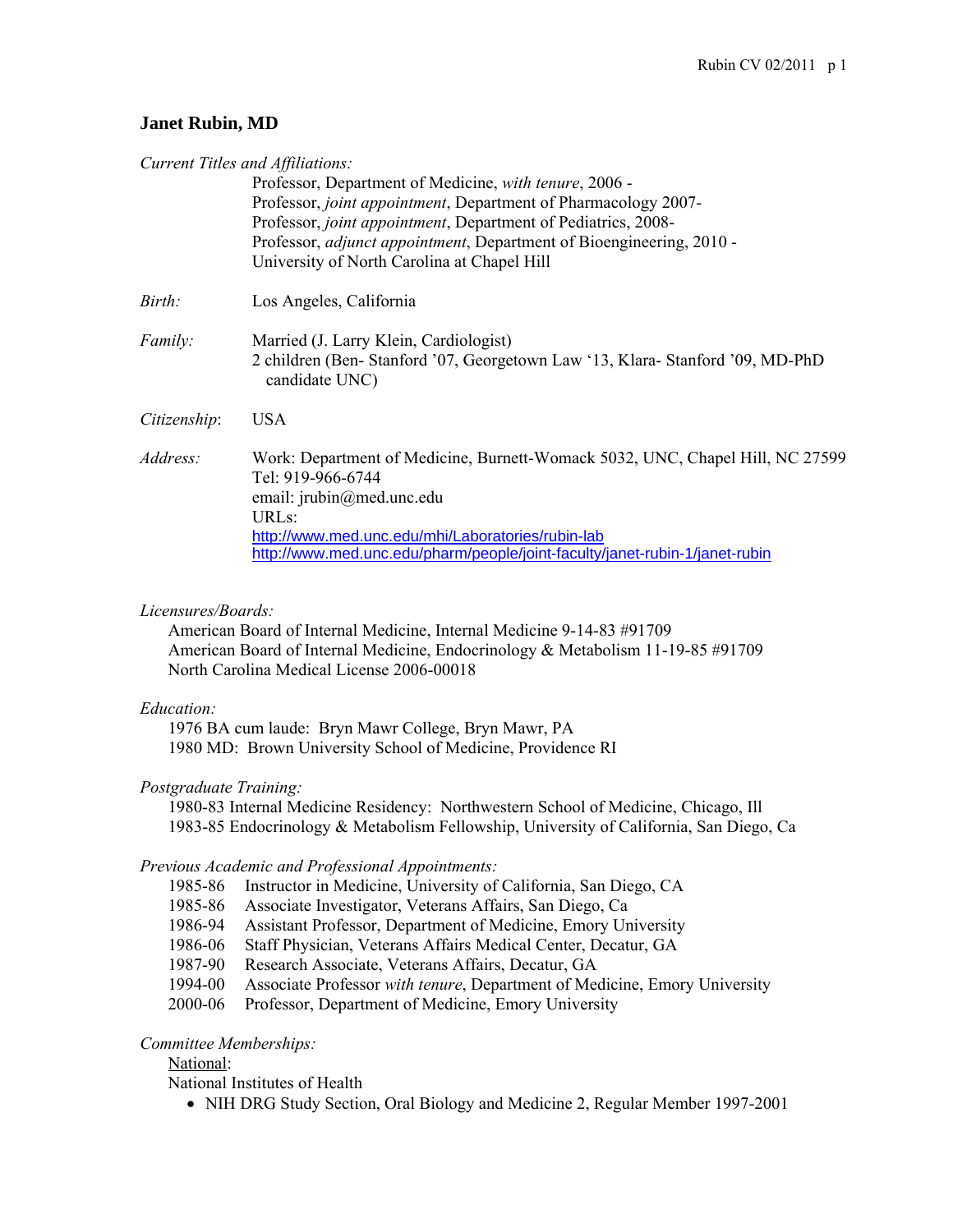- NIAMS Long Range Planning Panel, summer 1999
- NIH DRG Study Section, Oral Biology and Medicine 2, Ad Hoc 2002, 2003
- NIH Special Study Section (NIAMS), August 2002
- NIH Study Section- Program Project review (NIA), October 2002
- NIH Study Section- Program Project review (NIAID), August 2003
- NIH Study Section Ad Hoc, SBDD, October 2005
- NIH Study Section, RO3 ZAR EHB-M, July 2006
- NIH Study Section Permanent Member, SBSR, February 2009-2013 o Chair, July 2011-

American Society of Bone & Mineral Research

- Councilor, 2005-2008
- Advocacy committee, 2002- 2005, Chairman 2004-2005
- ASMBR representative to FASEB Federal Funding Consensus Committee, 2000-2003
- Bone Coalition Evaluation Panel, Chairman, 2001

Veterans Affairs

- Atlanta Research and Education Fund, Board of Directors, 1995- 2006; Treasurer, 1999- 2006
- VA Endocrinology Research Advisory Group, 2000-2003
- VA Career Development Review, October 2003

Council member: Society for Physical Regulation in Biology and Medicine 1996 -1999

# Institutional:

University of North Carolina

- Aging TRAB Subcommittee, UNC-CH, 2008-2010
- K12 Multidisciplinary Advisory Committee, CTSA, UNC-CH, 2006-
- Director T32 Endocrinology/Metabolism program, 2008-
- Faculty-At-Large Committee, 2010-2013
- MD/PhD Executive Committee, 2010-
- SOM Strategic Plan Task Force 2011

Emory University

- VAMC Research and Development Committee, member 1990-2004, Chairman 1995-1997
- Emory University Research Advisory Council, 2003-
- Emory University Department of Medicine: Faculty Development Committee 2003-2006
- Emory University Committee on the Status of Women, 2000-2003
- Emory University Infrastructure/Implementation Committee 2003
- Faculty Committee for Medical Student Research, 1989-1997
- NIH Institutional Training Grant on Endocrinology, Emory, 1991- current
- VA Quality Assurance Advisory Board, 1994 1996

# *Consultantships:*

 Program Selection Committee, American Society Bone Mineral Research 1997-current Journal of Bone and Mineral Research 1990- National Osteoporosis Foundation, 1991- VA Regional Advisory Group, 1990-2000 Ad Hoc reviewer VA Endocrinology Review Board, 1990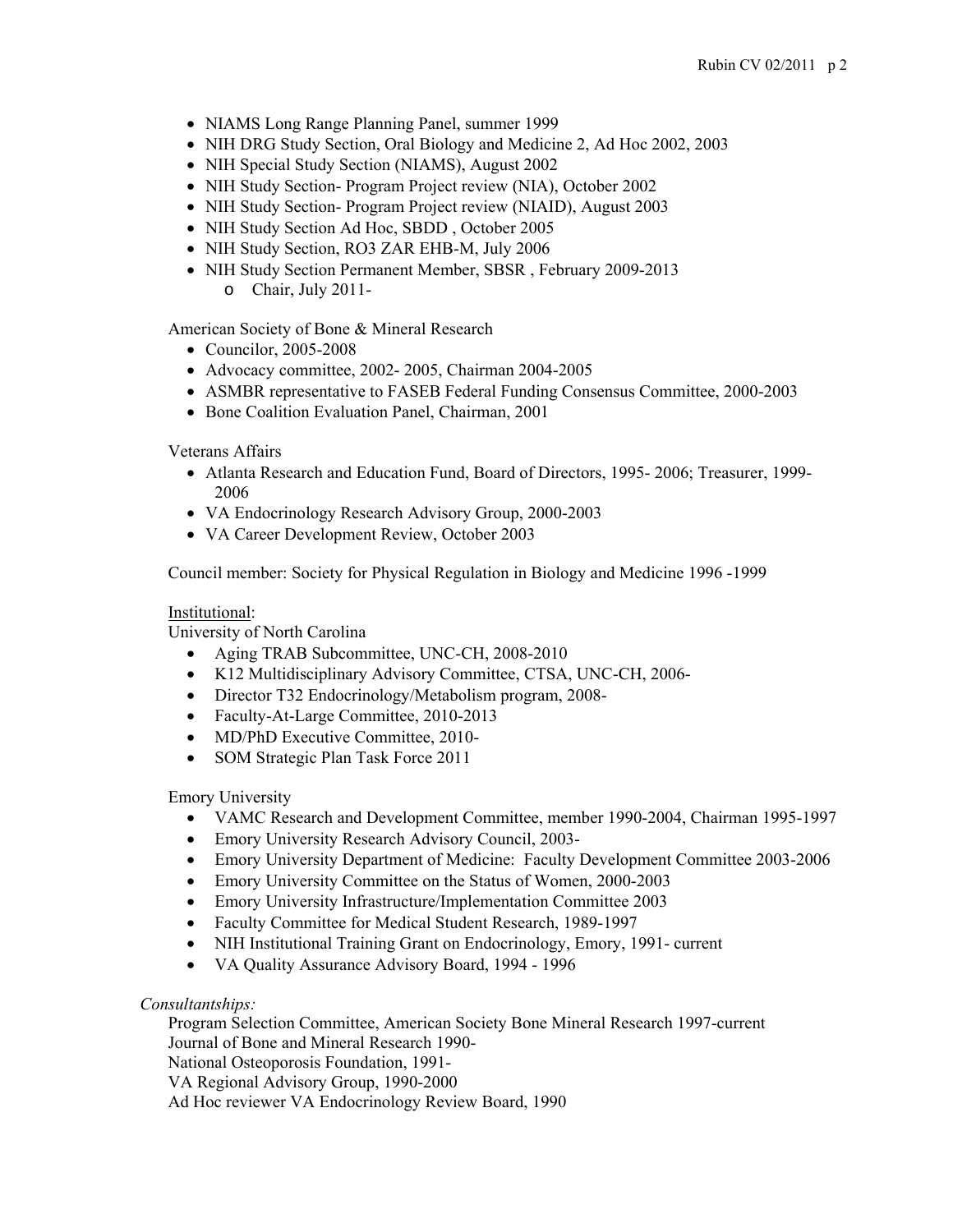Ad Hoc Reviewer, NIH Study Section: Oral Biology Medicine Spring 1994 NIH Special Study Section: Orthopaedics Spring 1995 Ad Hoc Reviewer, NIH Study Section: Oral Biology Medicine Winter 1997 NIH Special Study Section: Orthopaedics Spring 1997 Ad Hoc Reviewer, NIH Study Section: Oral Biology Medicine Spring 1997 Ad Hoc Reviewer, American Cancer Society, 1995 Skeletech, Inc: Consultant, 1999-2000 Novartis Oncology Advisory Panel, August 2003 Marodyne, Inc, June 2010-

### *Editorial Boards:*

 Bioelectromagnetics 1996- 2003 Journal of Bone and Mineral Research 2004 – 2009 Journal of Clinical Endocrinology and Metabolism 2011-2014

### *Guest Editor:*

American Journal of the Medical Sciences, "Cell Deformation: Mechanics and Mechanisms of Physiological Response", September 1998

Bone Biology, Volume II: Bone Resorption; Springer-Verlag, 2005

# *Manuscript Reviewer, Ad Hoc* - partial list

 American Journal Physiology, Bioelectromagnetics, Journal of Bone & Mineral Research, Bone, Calcified Tissue, Endocrinology, Journal Biomechanics, Journal Cell Physiology, Journal Clinical Endocrinology and Metabolism, Journal Clinical Investigation, Journal of Orthopaedic Research, European J Endocrinology, Proceedings National Academy Sciences, PLOS One

### *Honors and Awards:*

| 1976 | BA, cum laude |
|------|---------------|
|------|---------------|

| 1983 | Associate Investigator, VA |  |
|------|----------------------------|--|
|      |                            |  |

- 1985 Norwich-Eaton Young Investigator Award of ASBMR
- 1987 Research Associate, VA
- 1994 Robert I. Goodman Award, Society for Physical Regulation in Biology and Medicine
- 2000 Excellence in Teaching as Clinical Preceptor, Emory University Dept of Medicine
- 2006 Endowed Professorship in Medicine, University of North Carolina
- 2008-on Best Doctors in America
- 2011 UNC School of Medicine Academy of Educators

# *Society Memberships (current):*

 American Society for Bone and Mineral Research (83) Endocrinology Society (87) American Association for the Advancement of Science (87) International Society of Clinical Densitometry (06)

#### *Organization of National Conferences*

 Co-Organizer (with Drs. W.R.Taylor and M. Gray) of "Cell Deformation: Mechanics and Mechanisms of Physiological Response" October 23-24, 1997, Emory University Conference Center

 Co- Organizer (with Dr. C. Rubin): "Mechanical effects on bone mass and morphology" Symposium, American Society of Bone and Mineral Research September 22, 2000, Toronto, Canada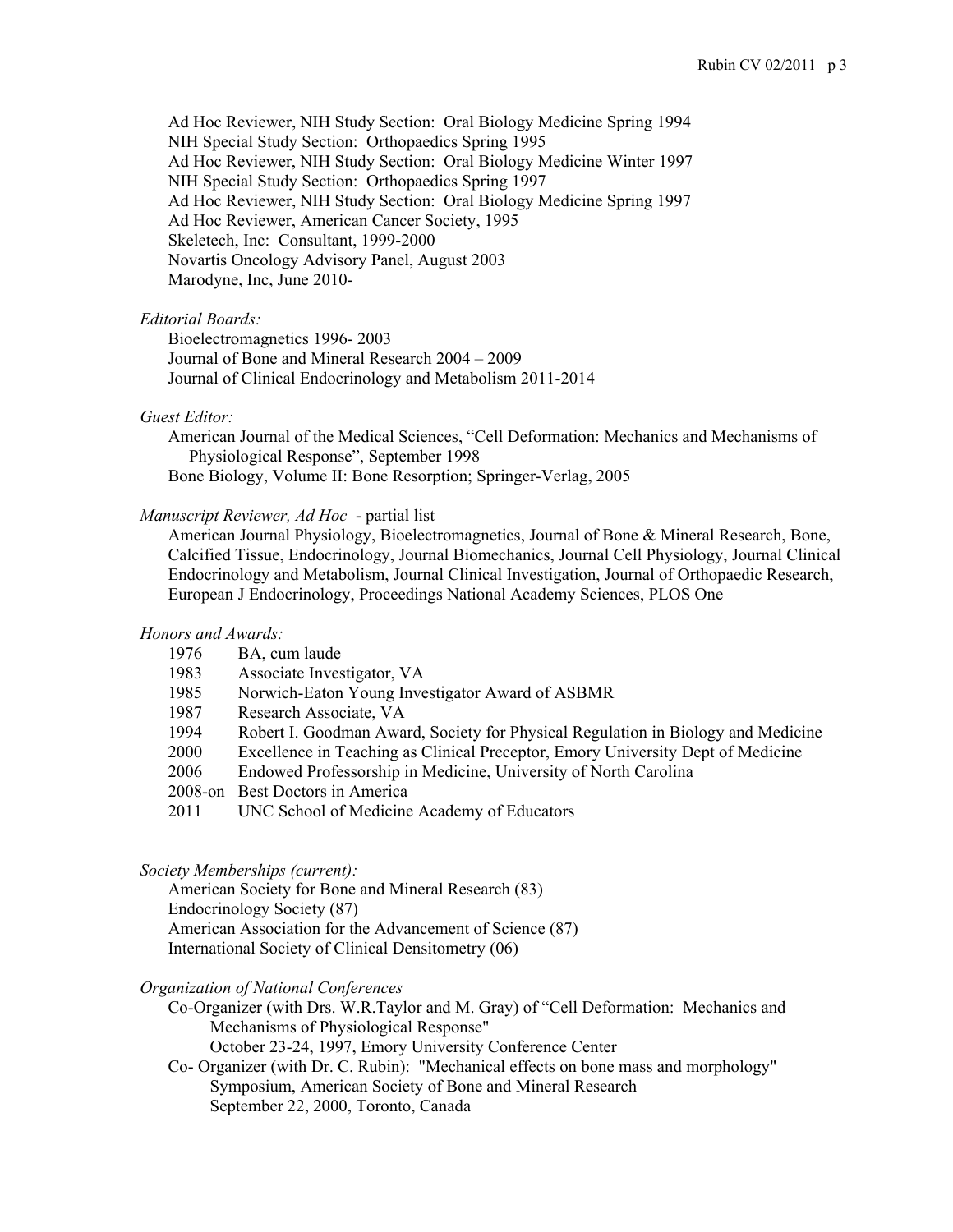#### *Chair Duties*:

American Society Bone and Mineral Research, 1994, 1996, 2000, 2001, 2002, 2004, 2006, 2009, 2011 Society for Physical Regulation in Biology and Medicine, 1996, 1997 World Congress of Biomechanics, Sapporo Japan 1998

#### *Research focus:*

Our cell and molecular biological investigations are aimed at understanding the control of bone remodeling. In particular, we focus on the role of physical forces, which the skeleton experiences during normal exercise in controlling bone remodeling and lineage allocation.

#### *Grant Support:*

 Active (*Federally Funded)*: National Institutes of Health, RO1 (3/10-2/15), *Principal Investigator* Biophysical regulation of mesenchymal stem cell lineage allocation National Institutes of Health, RO1 (renewal through yr 19, 6/09-5/14), *Principal Investigator* Biophysical regulation of bone remodeling National Institutes of Health, RO3 (9/08-8/11), *Co-Investigator*  **PI: Dr Margaret Gourlay**  Role of FSH in bone quality of the early menopausal transition National Institutes of Health, CTSA, *educational component* PI: Dr Marschall Runge My role: Director of K2R program Previous Grant Support: Associate Investigator Career Development Award, VA, 2/85-6/86 1,25 dihydroxyvitamin D regulation of adenylate cyclase in leukocytes Research Associate Career Development Award, VA 7/87-6/91 cAMP and 1,25 dihydroxyvitamin D mediated differentiation of monocytic cells Merit Review, VA 4/88-3/91, *Principal Investigator* cAMP and 1,25 dihydroxyvitamin D mediated differentiation of monocytic cells Merit Review Renewal, VA 4/91-3/94, *Principal Investigator* 1,25 D and cAMP control of monocytic and osteoclastic differentiation Merit Review Renewal, VA 9/94-8/98, *Principal Investigator* The role of MCSF in 1,25(OH)<sub>2</sub>D<sub>3</sub> stimulated osteoclast formation Merit Review, VA, 10/98 – 9/03 The role of MCSF in glucocorticoid induced osteoporosis NovoNordisk, Pharmaceutical 1998, *Principal Investigator* Effects of levomeloxifene on bone stromal cells American Federation for Aging Research, 7/91-9/92, *Principal Investigator* The effect of electric fields on bone resorption and formation National Institutes of Health, RO-1, 4/93-3/97, *Principal Investigator* Electric field attenuation of osteoclast recruitment National Institutes of Health, RO-1, 4/97-8/01, *Principal Investigator* Biophysical inhibition of osteoclast formation (renewal) Emory-Georgia Tech Alliance: 2000-2001 PI: Iwona Jasiuk, Co-PI: JR Multiscale analysis of bone FRIMCORE-Emory Vascular Biology; 2001 PI: Rubin Role of superoxides in bone cells VA Research Enhancement Award (REAP), *Program Director* 10/98 – 10/04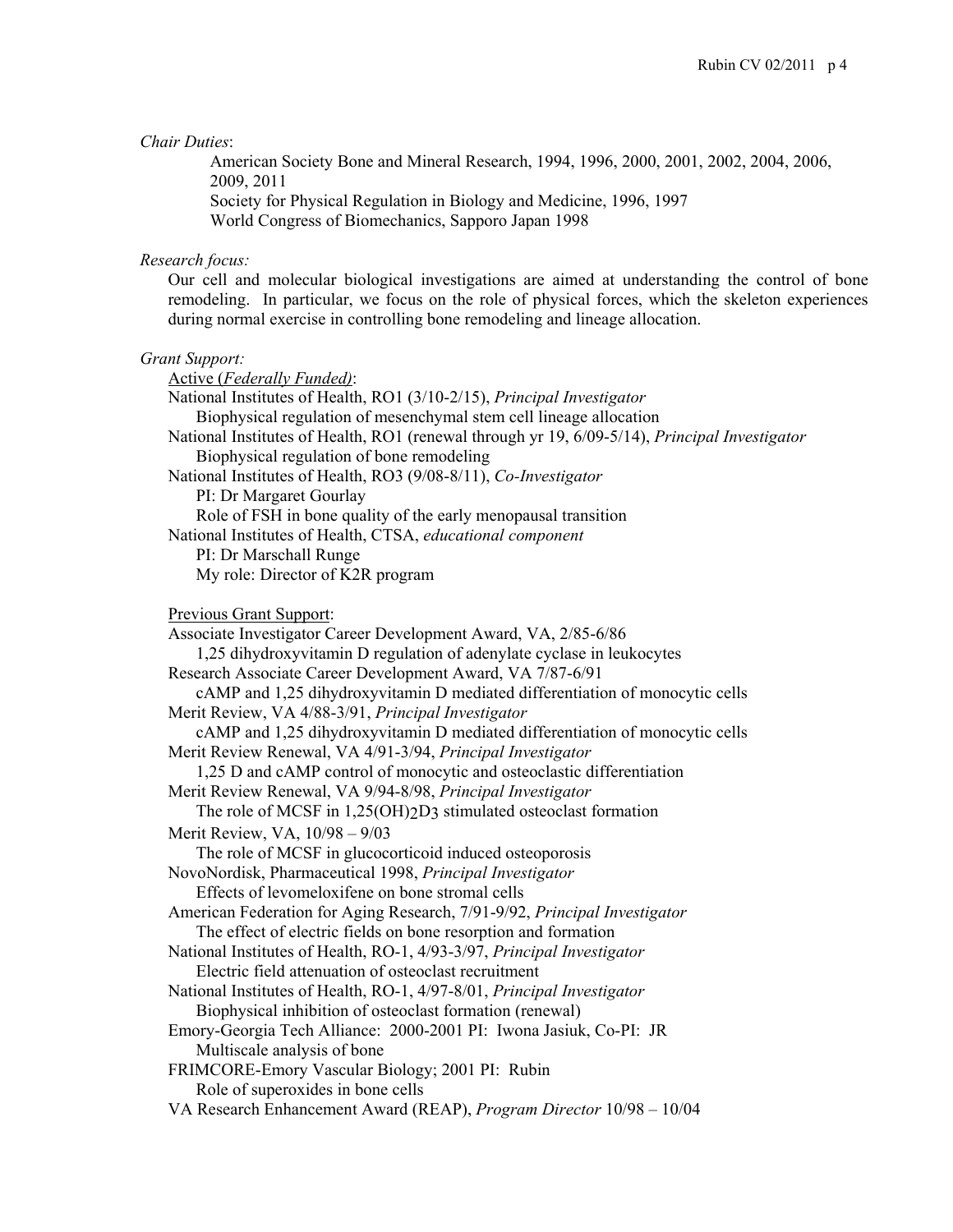Genetic engineering of marrow cells to promote bone formation

Merit Review, VA, (10/04 – 9/08), *Principal Investigator*

The role the IGF axis in prostate carcinoma metastases to bone

National Institutes of Health, RO1 (9/05-8/10), *Principal Investigator*

Organization of mechanical signals via membrane scaffolding

National Institutes of Health, T32 (current), *Director*, A1 in review Training Program in Endocrinology and Metabolism (joint Pediatric/IM)

*Formal Teaching:* 

UCSD School of Medicine, San Diego, CA

• Lecturer, Pathophysiology, 1984 (Pituitary)

Emory University School of Medicine

- Course Director, Endocrine Pathophysiology 1992-1997
- Lecturer, Endocrine Pathophysiology 1988 2006 (Calcium metabolism, Adrenal hypertension, Pituitary disorders)
- Lecturer, Molecular Endocrinology, 1993- 2006 (Glucocorticosteroid Action, Catecholamines)
- Lecturer, Advances in Internal Medicine, 1990- 2006

(Lipids, Calcium metabolism)

• Faculty, NIH Institutional Training Grant on Endocrinology, Emory, 1991-2006

UNC-Chapel Hill SOM

Course Director (and developer), Topics in Molecular Endocrinology (monthly seminar) 2006-

Lecturer, Endocrine Pathophysiology MS2, Calcium metabolism 2006-

UNC-Chapel Hill, CTSA

- Course Director (and developer), K2R transition, 2008-2010
- As above, title change 2011: R-Grant Working Group

*Supervisory Teaching* 

Postdoctoral fellows directly supervised

- 1. Diane Biskobing, MD 1991-1994, NIH K08, 1995-2000:
- Dr. Biskobing is Associate Professor with tenure at the Medical College of Virginia.
- 2. Christy Richardson, MD 1994, in Endocrinology practice in Kansas City, MI
- 3. Scott Isaacs, MD 1996-1997, now Assistant Professor, Medical College of Georgia
- 4. Clare Lynn Royce, PhD 1999-2001 Dr. Royce was a REAP Associate Investigator
- 5. Co-mentor for Dr. Darin Olson studying Insulin Gene Therapy 2002-2004; Dr. Olson was awarded
- a VISN scholar grant in 2003, and a Associate Investigator of the VA career award in 2004. 6. Co-mentor for Dr. Ken Kokko studying T-cell mediated implant rejection 2002-2003, now
	- Assistant Professor of Nephrology at Emory University
- 7. Co-mentor for Dr. Tim Yoon, 2002-2003. Dr. Yoon was awarded a MREP 2003-2005 and is now Assoc Prof Orthopaedics, Emory.
- 8. Dr. Natasha Case (PhD Georgia Tech) PhD post-doc 5/05 2011
- 9. Dr. Shenon Badre (MD, Emory Endocrinology Fellow) Endocrinology post-doc 7/05, practicing
- 10. Dr Margaret Gourlay (MD Asst Prof UNC-CH)- K23 mentor 2006-2011
- 11. Dr. Kristine Patterson (MD Asst Prof UNC-CH) K23 mentor 2007 –2011
- 12. Dr. Meiyun Ma (PhD, University of Miami) PhD post-doc 10/2006-2008
- 13. Dr. Maya Styner (MD, UNC) post-doctoral Endocrine fellow 3/2008-
- 14. Dr. James Meeker MD, orthopaedics resident, research year 6/07-08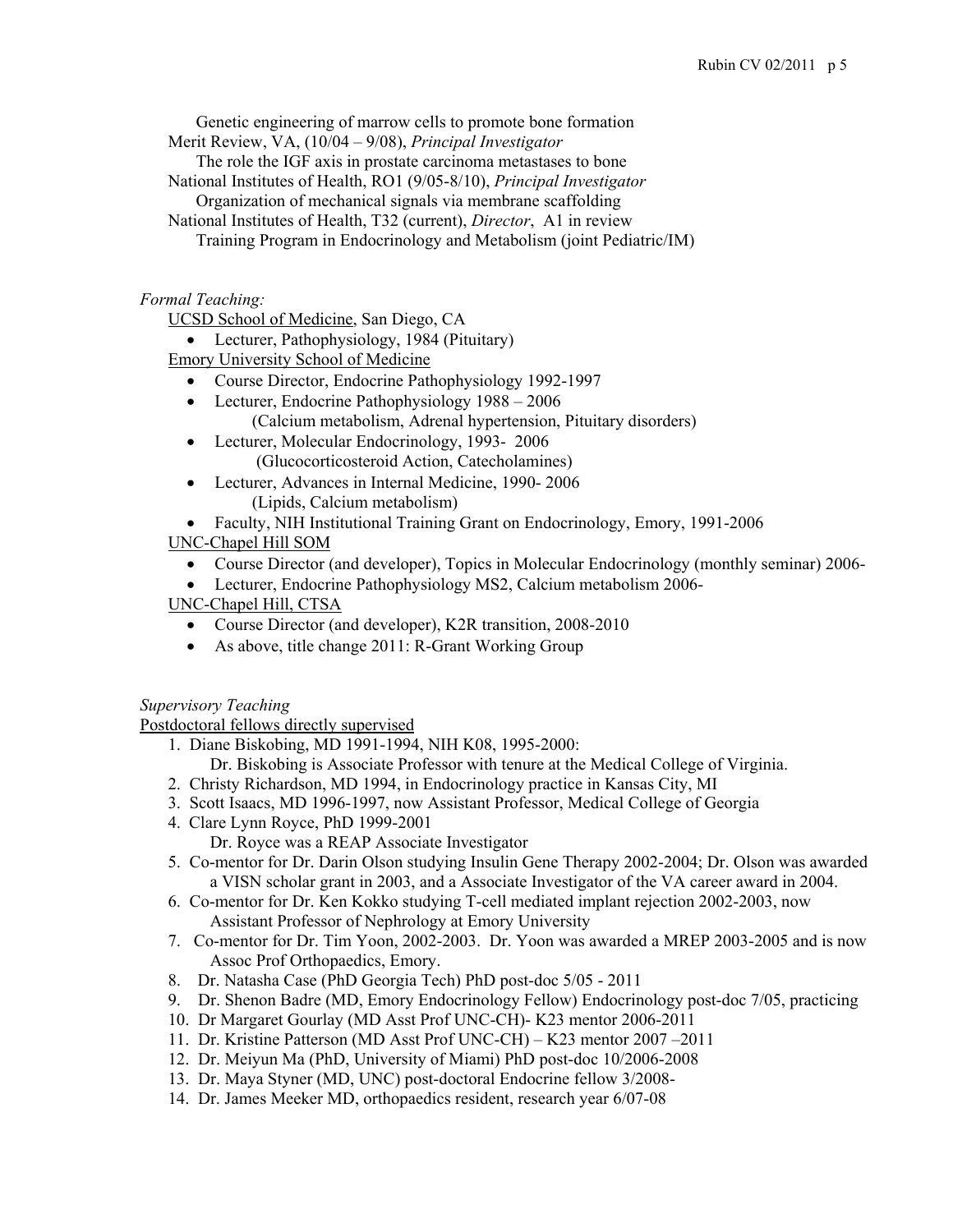- 15. Dr Emily Neely (MD), post-doctoral Endocrine fellow 6/2010-2011
- 16. Dr. William Thompson PhD, post-doctoral fellow 9/2011 -

Co-investigator grants/Mentoring

- 1. Dr. Margaret Goulay, Asst Prof Family, Practice, K23, R03
- 2. Dr. Terri Tarrant, Ass't Prof, Medicine, RO3
- 3. Dr Maya Styner, Ass't Prof, Medicine, BIRCWH 2010-2013, KO8 submission

Medical and graduate student mentoring/ thesis committees

Andrew Wade, Emory class of '01, summer 1998: "Role of NFКB in MCSF gene transcription". Paper won First Prize (Helen Miller Award) at Annual Emory Medical Student Research Day

Frederic Bougye, Thesis Committee 4/14/00 at Georgia Tech

"A multiscale analysis of cancellous bone"

Julia Musiker, University of Delaware: SURE Howard Hughes fellow, summer 2000. "Regulation of ODF by estrogen and MAPK" Work won First Prize at the SURE poster presentation

Matt Rubin, Thesis Committee 12/15/01 at Georgia Tech

 "Multiscale characterization of the ultrastructure of trabecular bone in osteoporotic and healthy humans and in two inbred strains of mice"

Steve Pardo, Thesis Committee 2003 at Georgia Tech

"Zero vector systems for simulating microgravity in bone cell cultures"

Mampta Patel, PhD Thesis Committee, 2006-7 Bioengineering, Georgia Tech

Kevin Wong, PhD Thesis Committee, 2007 Bioengineering, Georgia Tech

Marnisa Sricholpech, PhD Thesis Committee 2008-2010 UNC School of Dentistry

Joao Ferriera, UNC School of Dentistry PhD Thesis Committee 2010-

Gunes Uzer, PhD Bioengineering, SUNY NY Thesis Committee 2010-

Chris O'Conor, UNC Bioengineering, MD PhD candidate, thesis advisor 6/10 –

Jacob Thomas, BS, NC State University Masters Student in Physiology, 2/10-

### Residency Program

 Attending physician, Medical Service and Endocrine Section, VAMC, 1986- 2006 Attending Physician, Medical Service and Endocrine Section, Grady Hospital 1986-2001 Attending Physician, Medical Service and Endocrine Section, UNC Hospitals 2006-

*Invitations to national or international conferences:* 

Advances in Bioengineering, San Diego, October 1997

"Biophysical inhibition of osteoclast recruitment"

 3rd World Congress in Biomechanics, Sapporo Japan August 5 – 8, 1998 "Strain decreases osteoclast recruitment and bone cell expression of osteoclastogenic proteins in vitro"

Joint BMES/EMBS meeting, Atlanta, October 13-16, 1999

"Strain reduces osteoclast recruitment by targeting gene expression"

 First Annual Lectureship of the Yale Musculoskeletal Core, New Haven, March 2000 "Role of MCSF in osteoclastogenesis"

 American Society of Bone and Mineral Research, Toronto, September 2000: Symposium Mechanical Effects on bone mass and morphology

"Osteoblast and osteoclast responses to mechanical signals"

Maine Osteoporosis Conference, Sugarloaf, Maine, January 2001 "The structurally sufficient skeleton"

Joint BMES/EMBS meeting, Orlando, February 2001

"Cellular response of skeletal tissue to mechanical signals"

Bone Summit 2002, Waldorf-Astoria NY, October 2002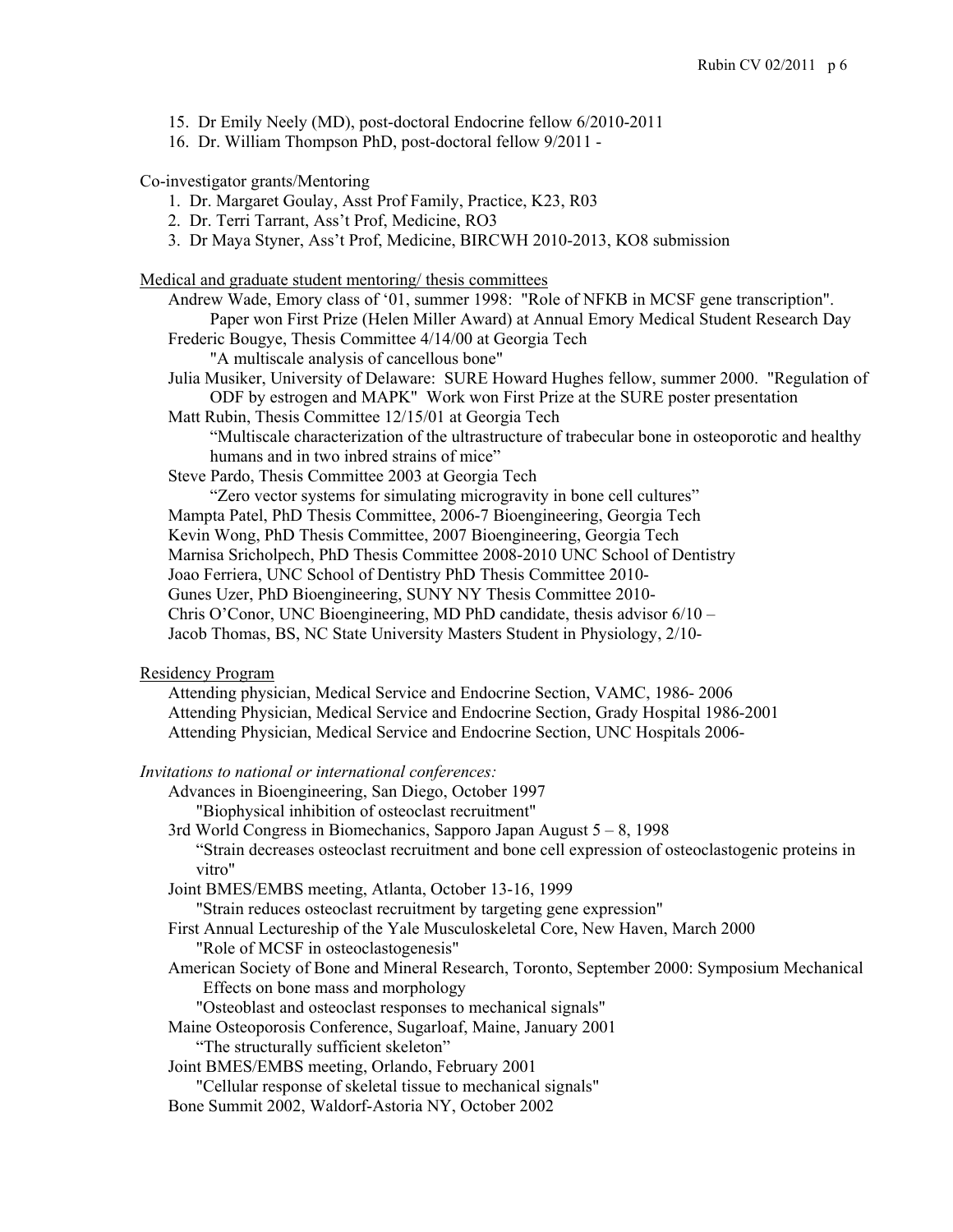"Biomechanical control of gene expression" AAOS/NIH Workshop on "Physical Regulation of Skeletal Repair", September 4-6, 2003 Maryland "Coordinate mechanical regulation of eNOS and RANKL" ASBMR Molecular and Pathology Working Group, September 2003, Minneapolis "Turning mechanical signals into cellular signals" AAOS/NIH Workshop on "Gender effects in Musculoskeletal Disease", April 22-25, 2004 Maryland "How does gender affect the biomechanical response of the skeleton?" American Society of Bone and Mineral Research, Seattle, September 2004 Plenary Session: "Mechanical Effects on Skeletal Structure" Maine Osteoporosis Conference, Sugarloaf, Maine, January 2005 "Diseases of Bone Resorption: Osteoclasts Gone Wild" International Symposium on Vibration Therapy, Hong Kong, China December 2006 "Molecular signaling pathways transmitting mechanical signals in bone cells" National Leadership Workshop on Mentoring, NIH, November 2007 Women in Biomedical Careers Speaker in session on mentoring teams Mentoring Women's careers in Science: NIH conference 11/07, NIH campus "Linear mentoring evolves into networks of scientists" Maine Osteoporosis Conference, Sugarloaf, Maine, January 2008 "Mechanical activation of canonical β-catenin signaling: effects in bone" Emory Division of Endocrinology and Metabolism: The Catherwood Lecture, November 3 2008 "MSC lineage selection" International Society of Fracture Repair, International Symposium on Biophysical Stimulation on Bone and Fracture Healing, Kyoto, Japan, November 26, 2008 "Mechanical control of MSC lineage fate" Symposium: Biomechanics and Biology of Bone Regeneration, Berlin November 19, 2009 "Mechanical signaling controlling MSC lineage allocation" University of Alabama Center for Metabolic Bone Disease, Symposium, March 31, 2010 "Biomechanical control of mesenchymal lineage allocation" American Society of Bone and Mineral Research – Webinar July 22, 2010 "Mechanical signals as anabolic agents to bone" American Association of Clinical Endocrinologists – Atlanta GA Dec 5 2010 "C'est si bon" Endocrine Society – Boston MA National Meeting, June 2011 "Mechanical signaling in bone" Duke University – October 24, Endocrine Grand Rounds

# *Bibliography*

### *Peer Reviewed*

- 1. **Rubin J** and Catherwood BD 1984 1,25 dihydroxyvitamin D causes attenuation of cAMP response in monocyte-like cells. Biochem Biophys Res Comm 123:210-216
- 2. **Rubin J**, Chenoweth DE, Catherwood BD 1986 1,25 dihydroxyvitamin D and cAMP agonists synergistically promote differentiation of a human monocyte cell line. Endocrinology 118:2540- 2545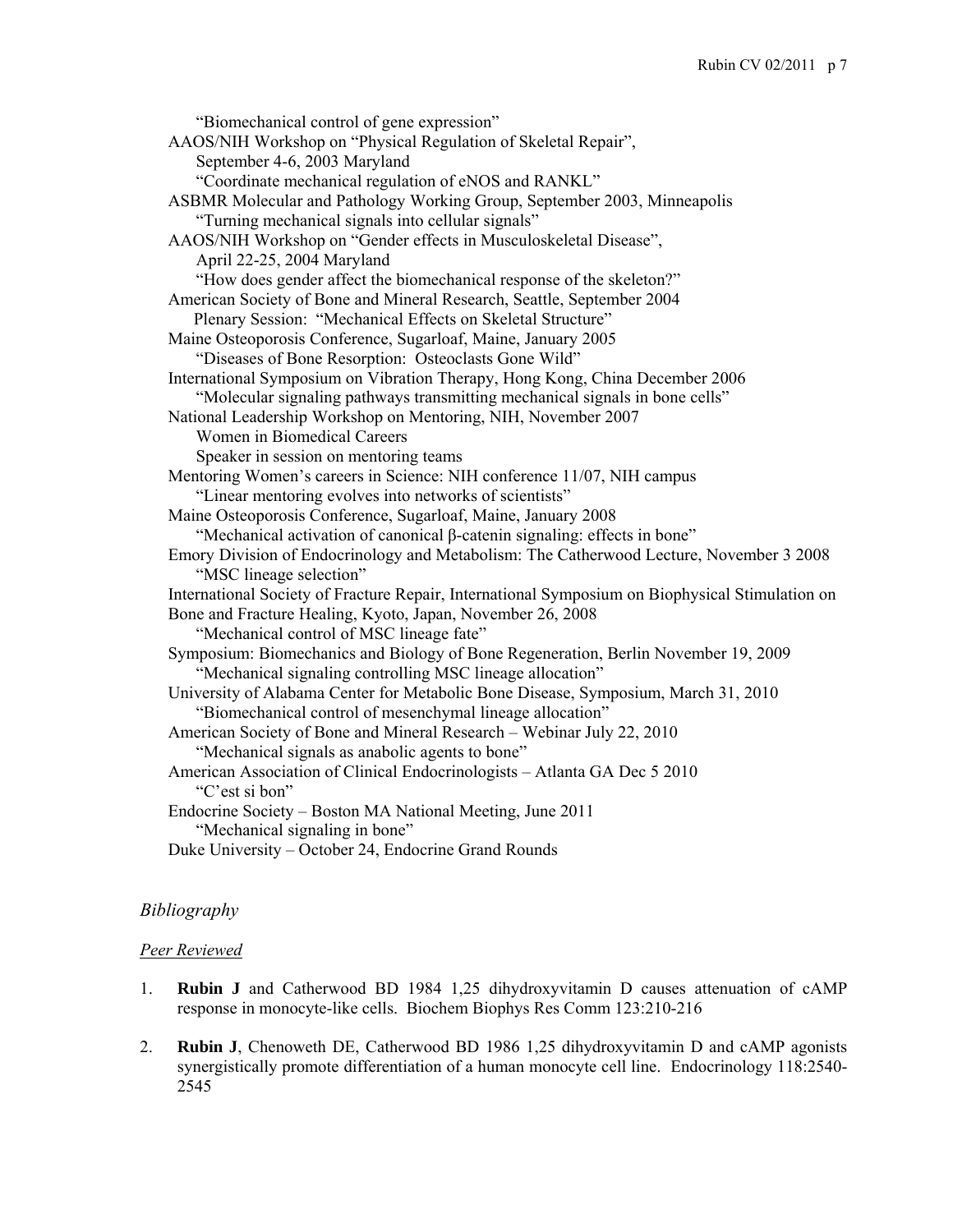- 3. Catherwood BD and **Rubin J** 1985 Interaction of 1,25(OH)2D3 with the cAMP class of biological signals. In: AW Norman, D Schaefer, HG Grigoleit and DR Herrath (eds). Vitamin D 1985: Chemical, Biochemical and Clinical Update. Walter de Gruyter, Berlin. p.229-230.
- 4. **Rubin J** and Catherwood BD 1987 1,25 dihydroxyvitamin D attenuates cAMP response in cultured human lymphocytes. Molecular and Cellular Endocrinology 52:213-218.
- 5. Titus FL, **Rubin J**, Lorang M, Catherwood B 1988 Glucocorticoids and 1,25 dihydroxyvitamin D3 regulate parathyroid hormone stimulation of adenosine 3',5'-monophosphate-dependent protein kinase in rat osteosarcoma cells. Endocrinology 123 1526-1531.
- 6. **Rubin J**, Carney M, Catherwood BD 1988 Expression of C5a anaphylatoxin receptor in monoblastic cells involves facilitation of an adenosine 3',5'-monophosphate-dependent process. Endocrinology 123:2424-2431.
- 7. Titus FL, **Rubin J**, Nanes MS, Catherwood B 1989 Glucocorticoid and 1,25 dihydroxyvitamin D modulate the degree of cAMP-dependent protein kinase isoenzyme I and II activation by PTH in rat osteosarcoma cells. Endocrinology 125:2806-2811.
- 8. Nanes MS, **Rubin J**, Titus L, Hendy G, Catherwood B 1990 Interferon gamma inhibits 1,25 dihydroxyvitamin D3-stimulated synthesis of bone GLA protein in rat osteosarcoma cells by a pretranslational mechanism. Endocrinology 127:588-594.
- 9. **Rubin J**, Titus L, Nanes MS 1991 PGE2 induction of monoblastic differentiation utilizes both cAMP and non-cAMP dependent signaling systems. Biochim Biophy Acta 1091:87-95.
- 10. Titus L, Jackson L, Nanes M, **Rubin J**, Catherwood B 1991 Opposing effects of 1,25 dihydroxyvitamin D and glucocorticoid on parathyroid hormone receptor number in ROS 17/2.8 cells. J Bone and Mineral Research 6:631-637.
- 11. Nanes M, **Rubin J**, Titus L, Hendy G, Catherwood BD 1991 Tumor necrosis factor alpha inhibits 1,25 dihydroxyvitamin D-stimulated bone gla protein synthesis in rat osteosarcoma cells (ROS 17/2.8) by a pretranslational mechanism. Endocrinology 128:2577- 2582.
- 12. **Rubin J**, Titus L, Nanes M 1991 Regulation of complement 5a receptor expression by phorbol ester. J Leukocyte Biology 50(5):502-408.
- 13. **Rubin J**, Titus L, Nanes M 1992 cAMP promotion of osteoclast-like cell development from mouse bone marrow cells requires a permissive action of  $1,25(OH)2D3$ . J Bone Mineral Research 7:611-617.
- 14. Biskobing D & **Rubin J** 1993 1,25(OH)2D3 and phorbol myristate acetate produce divergent phenotypes in a monomyelocytic cell line. Endocrinology 132:862-866.
- 15. Titus L, Marzilli L, **Rubin J**, Nanes M, Catherwood B 1993 Rat osteoblasts and ROS 17/2.8 cells contain similar protein tyrosine phosphatases. Bone and Mineral 23:267-284.
- 16. **Rubin J**, Borchardt R, Biskobing D, Bell R, Nanes M 1994 Cell permeable ceramides upregulates osteocalcin secretion. Trans Orthop 19:9.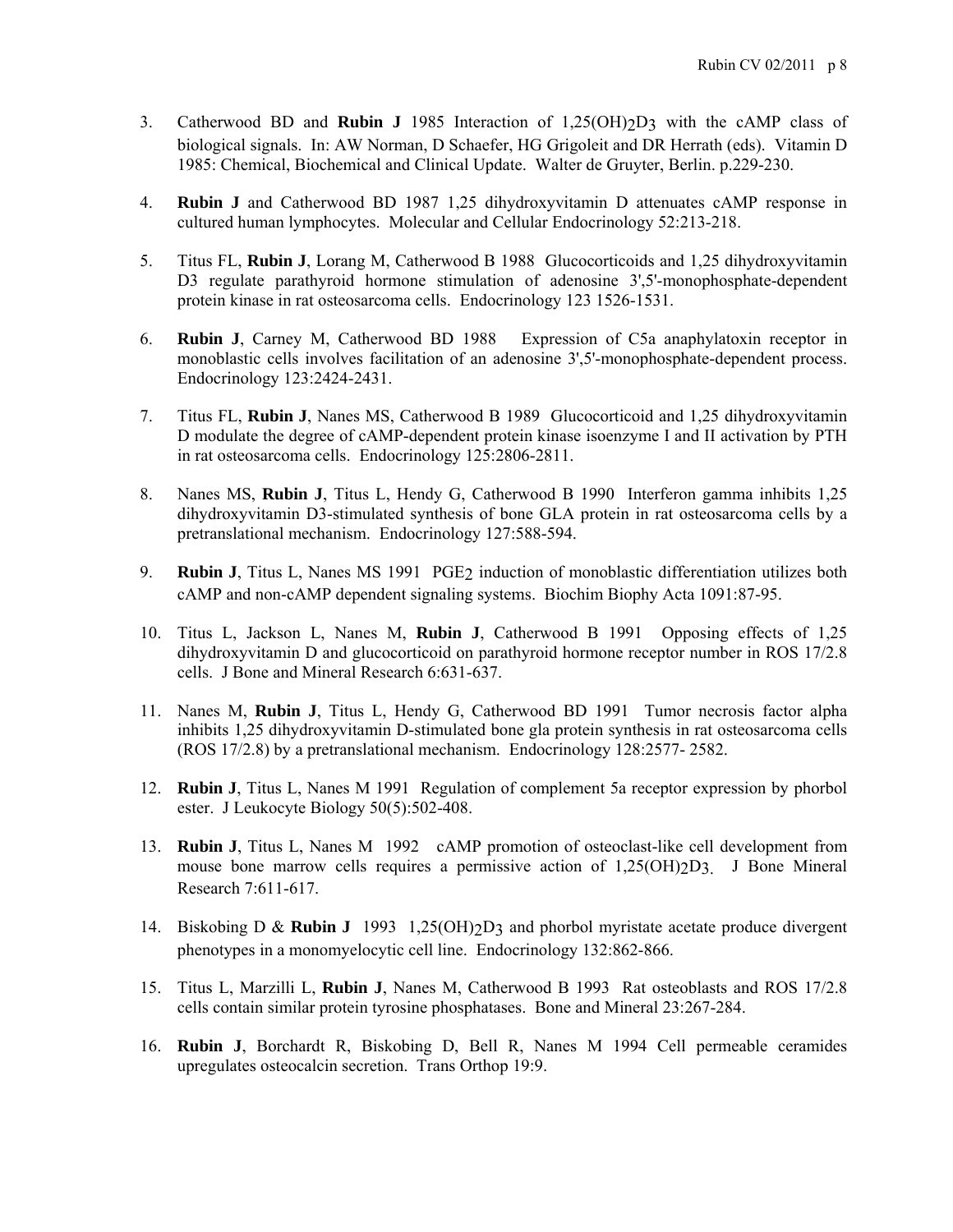- 17. Rubin CT, Donahue H, **Rubin J**, McLeod KJ 1994 Optimization of electric field parameters for the control of bone remodeling: Exploitation of an indigenous mechanism for the prevention of osteopenia. J Bone Mineral Research 8:S573-581.
- 18. Biskobing D, Nanes MS, **Rubin J** 1994 1,25(OH)2D3 is required for protein kinase C upregulation of carbonic anhydrase II in a human monomyelocytic cell line. Endocrinology 134: 1493-1498.
- 19. Nanes MS, Kuno H, Demay M, Kurian M, Hendy GN, Titus L, **Rubin J** 1994 A single upstream element confers responsiveness to tumor necrosis factor- in the rat osteocalcin gene. Endocrinology 134:113-1120.
- 20. Catherwood B, Titus L, Evans C, **Rubin J**, Boden S, Nanes M 1994 Increased expression of tissue plasminogen activator mRNA is an immediate response to parathyroid hormone in neonatal rat osteoblasts. Endocrinology 134:1429-1436.
- 21. Biskobing D, Fan X, **Rubin J** 1995 Characterization of MCSF-induced proliferation and subsequent osteoclast formation in murine marrow culture. J Bone Min Research 10:1025-1032.
- 22. **Rubin J**, Rubin CT, McLeod K 1995 Biophysical Modulation of Cell and Tissue Structure and Function. Current Reviews in Eukaryotic Gene Expression 5(2):177-191.
- 23. **Rubin J**, McLeod K, Titus L, Catherwood B, Nanes M, Rubin C 1996 Formation of osteoclastlike cells is suppressed by low frequency, low intensity electric fields. J Ortho Research 14: 7- 15.
- 24. **Rubin J**, Biskobing D, Titus L, Thornton DL, Catherwood BD, Nanes MS 1996 1,25(OH)2D3 and cAMP synergistically induce C5a receptor mRNA. Am J Med Sci 311(2):73-79.
- 25. **Rubin J**, Fan X, Thornton D, Bryant R, Biskobing D 1996 Regulation of murine osteoblast macrophage colony-stimulating factor secretion by 1,25(OH) $2D_3$ , Calcified Tissue International, 59:291-296.
- 26. Fan X, Biskobing D, Bain S, **Rubin J** 1996 Ketoconazole and phorbol myristate acetate regulate osteoclast precursor fusion in primary marrow culture. J Bone and Mineral Research, 11:1274- 1280.
- 27. Goad DL, **Rubin J**, Wang H, Tashjian AH, Patterson C 1996 Enhanced expression of vascular endothelial growth factor in human SaOS-2 osteoblast-like cells and murine osteoblasts induced by insulin-like growth factor 1. Endocrinology 137:2262-2268.
- 28. **Rubin J**, Fan X, Biskobing D, Rubin C, McLeod K, Taylor WR 1997 Pressure regulates osteoclast formation and MCSF expression in marrow culture, J Cell Physiology 170:81-87.
- 29. Fan X, Biskobing D, Fan D, Hofstetter W, **Rubin J** 1997 Macrophage colony stimulating factor downregulates MCSF receptor expression and entry of progenitors into the osteoclast lineage. J Bone Mineral Research, 12:1387-1395.
- 30. Biskobing DM, Fan D, **Rubin J** 1997 c-fms is regulated post-transcriptionally by 1,25(OH)2D3 in HL-60 cells, Calcified Tissue International, 61:205-209.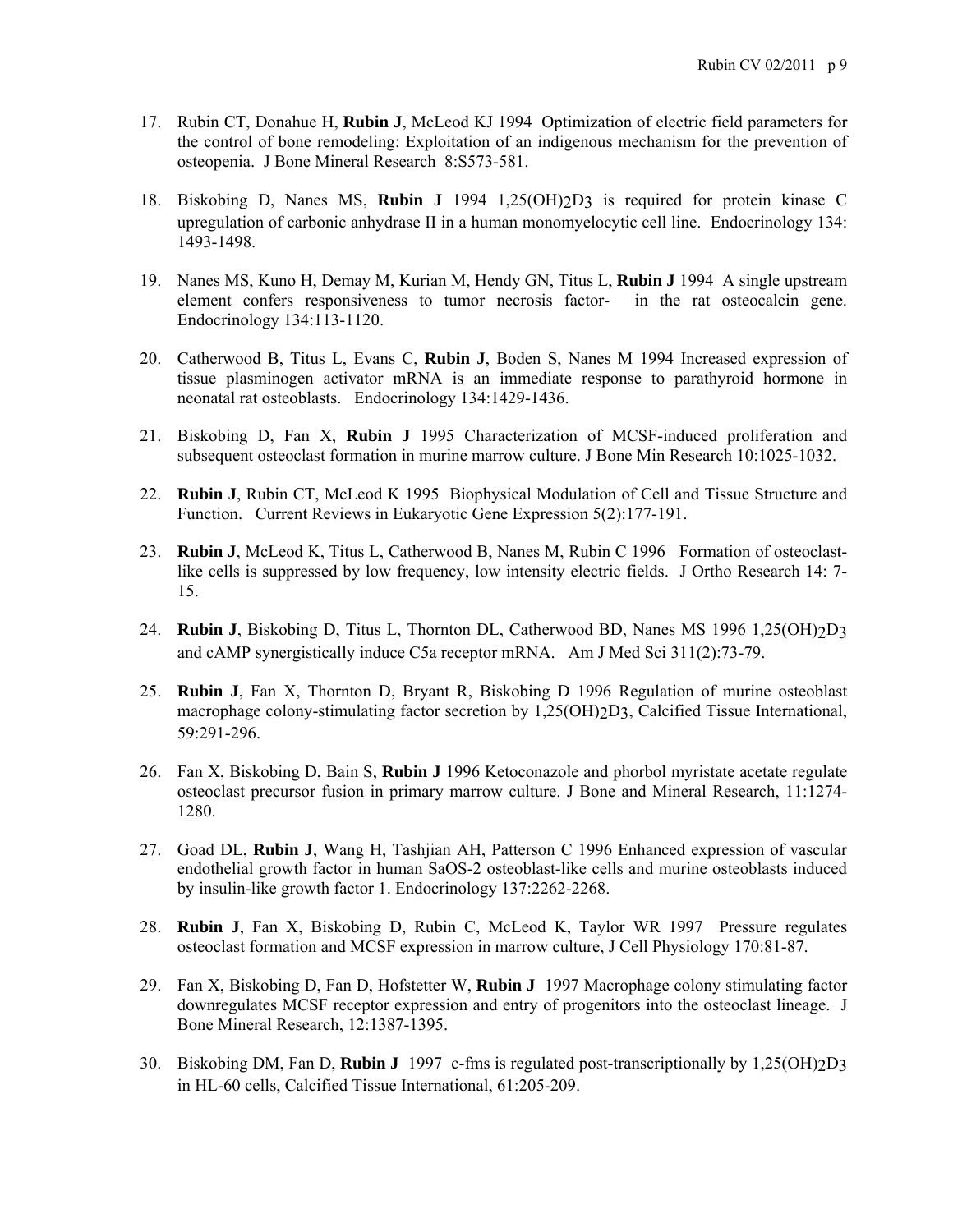- 31. Biskobing DM, Fan D, Fan X, **Rubin J** 1997 Induction of carbonic anhydrase II expression in osteoclast progenitors requires physical contact with stromal cells. Endocrinology, 138:4852- 4857.
- 32. **Rubin J**, Biskobing DM, Jadhav L, Nanes MS, Perkins S, Fan X 1998 Dexamethasone promotes expression of membrane bound macrophage colony stimulating factor, Endocrinology, 139:1006- 1012.
- 33. Umpierrez MB, Fackler S, Umpierrez GE, **Rubin J** 1997 Adrenal myelolipoma associated with endocrine dysfunction: review of the literature. Am J Med Sci, 314:338-341.
- 34. **Rubin J**, Gray M, Taylor WR 1998 Cellular Deformation: Mechanics and Mechanisms of Physiological Response, Am J Med Sci, 316:153-157.
- 35. Isaacs SD, Fan X, Fan D, Gewant H, Murphy TC, Farmer P, Taylor WR, Nanes MS, **Rubin J** 1999 The role of NF B in the regulation of macrophage colony stimulating factor, J Cell Physiology, 179:193-200.
- 36. Austin GE, Wheaton R, Nanes MS, **Rubin J**, Mullins RE 1999 Usefulness of fructosamine for monitoring diabetic outpatients. Amer J Med Sci, 318(5):316-23*.*
- 37. **Rubin J**, Fan X, Biskobing D, Taylor WR, Rubin C 1999 Osteoclastogenesis is repressed by mechanical strain in an *in vitro* model, J Orthop Res, 17:639-645.
- 38. Iqbal F, Michaelson J, Thaler L, **Rubin J**, Roman J, Nanes M 1999 Declining bone mass in men with chronic obstructive pulmonary disease: contribution of glucocorticoid treatment, body mass index, and gonadal function. Chest, 116:1616-1624.
- 39. **Rubin J**, Fan D, Wade A, Murphy T, Gewant H, Nanes MS, Fan X, Moerenhout M, Hofstetter W 2000 Transcriptional regulation of the expression of macrophage colony stimulating factor. Molecular and Cellular Endocrinology*,* 160:193-202.
- 40. **Rubin J**, Murphy T, Nanes M, Fan X 2000 Mechanical strain inhibits expression of osteoclast differentiation factor (ODF/TRANCE) by murine stromal cells. American Journal Physiology: Cell Physiology*,* 278:1126-1132.
- 41. Farmer PK, He X, Schmitz L, Rubin J, Nanes MS Effect of NF<sub>K</sub>B on 1,25-dihydroxyvitamin D3 and retinoid-X receptor dependent function. 2000 American Journal Physiology: Endocrinology*,*  279:E213-230.
- 42. Mori I, **Rubin J**, Fan X, Guest TM, Taylor WR Elastin upregulates expression of macrophage colony stimulating factor in cultured murine macrophages. *submitted*
- 43. Guest TM, **Rubin J**, Rengarajan K, Taylor WR Mechanoregulation of monocyte colonystimulating factor in cultured rat vascular smooth muscle cells: differential roles of ERK1/2 and p38 mitogen-activated protein kinase. *submitted*
- 44. Fan X, Fan D, Gewant H, Royce CL, Nanes MS, **Rubin J** 2001 Increasing membrane-bound macrophage colony stimulating factor does not enhance OPGL-Driven osteoclastogenesis in marrow cells. American Journal Physiology: Endocrinology 280: E103- 111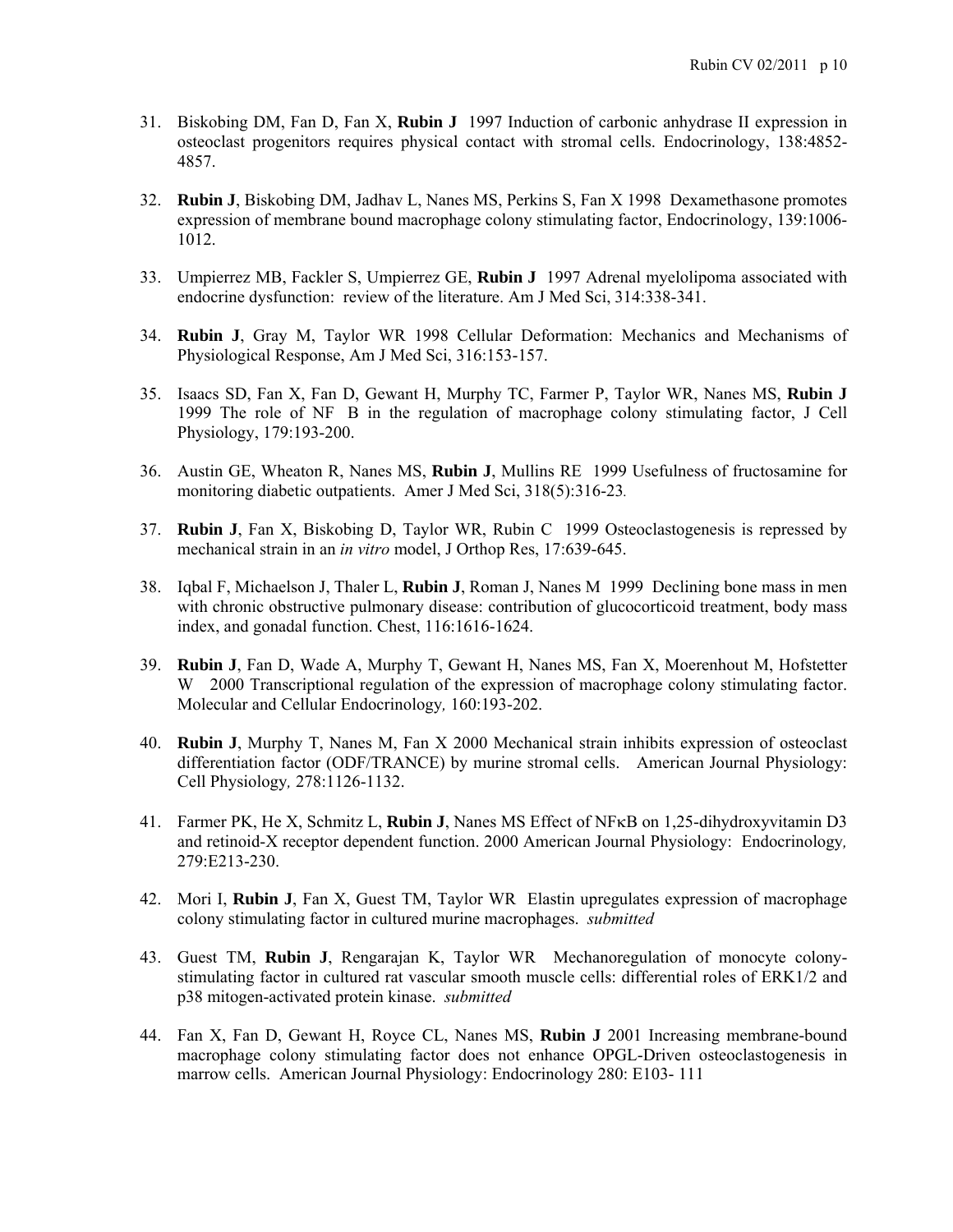- 45. Gilbert L, He XF, Farmer PK, Boden S, Kozlowski M, **Rubin J**, Nanes MS 2001 Inhibition of osteoblast differentiation by TNF $\alpha$ . Endocrinology 141:3956-3964.
- 46. Gilbert L, He X, Farmer P, **Rubin J**, Drissi H, van Wijnen AJ, Lian JB, Stein GS, Nanes MS 2002 Expression of the osteoblast differentiation factor RUNX2 (Cbfa1/ AML3/ Pepb2-alphaA) is inhibited by tumor necrosis factor-alpha. J Biol Chem 277:2695-2701.
- 47. **Rubin J**, Murphy TC, Fan X, Goldschmidt M, Taylor WR 2002 Mechanical strain inhibits RANKL expression through activation of ERK1/2 in bone marrow stromal cells. Journal Bone and Mineral Research 17:1452-1460.
- 48. **Rubin J**, Ackert-Bicknell CL, Zhu L, Fan X, Murphy TC, Nanes MS, Marcus R, Holloway L, Beamer WG, Rosen CJ 2002 Insulin Like Growth Factor-I (IGF-I) regulates osteoprotegerin (OPG) and RANK Ligand (RANKL) in vitro and osteoprotegerin *in vivo*.Journal of Clinical Endocrinology and Metabolism 87:4273-4279.
- 49. Kleinhenz DJ, Fan X, **Rubin J**, Hart CM 2003 Detection of endothelial nitric oxide release with the 2,3-diaminonapthalene assay. Free Radical Biology and Medicine 34(7): 856 – 861.
- 50. Fan X, Roy E, Zhu L, Murphy TC, Kozlowski M, Nanes MS, **Rubin J** 2003 Nitric oxide donors inhibit luciferase expression in a promoter independent fashion. J Biol Chem 278 10232-10238
- 51. Rubin MA, Jasiuk I, Taylor J, **Rubin J**, Ganey T, Apkarian R 2003 TEM analysis of the nanostructure of normal and osteoporotic human trabecular bone., Bone, 33(3): 270-282
- 52. **Rubin J**, Murphy TC, Zhu L, Roy E, Nanes MS, Fan X 2003 Mechanical strain differentially regulates eNOS and RANKL expression via ERK1/2 MAP kinase. J Biol Chem 278(36): 34018- 34025.
- 53. Fan X, Zhu L, Roy E, Murphy TC, Hart CM, Nanes M, **Rubin J** 2004 Nitric oxide decreases RANKL and increases OPG expression in bone stromal cells. Endocrinology 145(2): 751-759
- 54. **Rubin J**, Chung LWK, Fan X, Zhu L, Murphy TC, Nanes MS, Rosen CJ 2004 Prostate carcinoma cells that have resided in bone have an upregulated IGF-I axis. The Prostate 58(1): 41- 49
- 55. Rubin MA, **Rubin J**, Jasiuk I 2004 SEM and TEM study of the hierarchical structure of C57BL/6J and C3H/HeJ Mice trabecular bone. Bone 35(1):11-20.
- 56. Lu X, Farmer P, **Rubin J**, Nanes MS 2004 Integration of the NF<sub>K</sub>B p65 subunit into the vitamin D receptor transcriptional complex: identification of p65 domains that inhibit 1,25 dihydroxyvitamin D3-stimulated transcription. J Cell Biochemistry 92:833-848.
- 57. Zucker S, Crabbe JC, Cooper G, Finkelman F, Largman C, McCarley RW, Rice L, **Rubin J**, Richardson B, Seil F, Snider GL, Vandenbark AA 2004 Veterans Administration Support for Medical Research: Opinions of the Endangered Species of Physician-Scientists. FASEB J 18:1481-1486.
- 58. Fan X, Roy EM, Murphy TC, Kim S, Nanes MS, Pike JW, **Rubin J** 2004 Regulation of RANKL promoter activity is associated with histone remodeling in murine bone stromal cells. J Cellular Biochemistry*,* 93:807-818.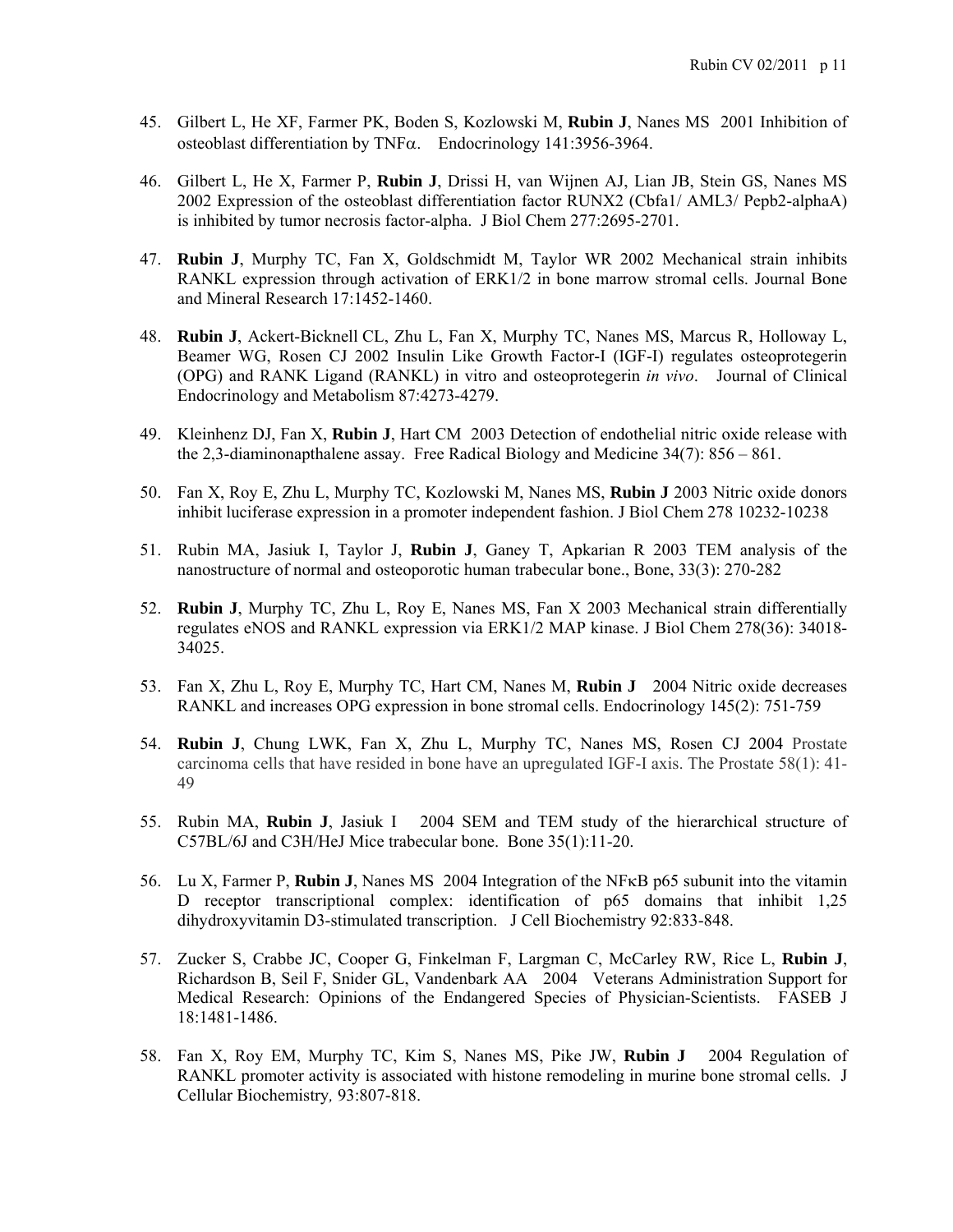- 59. Rosen C, Ackert-Bicknell CL, Adamo ML, Shultz KL, **Rubin J**, Donahue LR, Hortin LG, Delahunty KM, Beamer WG, Sipos J, Clemmons D, Nelson T, Bouxsein ML, Horowitz M 2004 Congenic mice with low serum IGF-I have increased body fat, reduced bone mineral density, and an altered osteoblast differentiation program. Bone 35(5): 1046-58.
- 60. Gilbert L, **Rubin J**, Nanes MS 2005 The p55 receptor mediates TNF inhibition of osteoblast differentiation. Am J Physiol Endocrinol Metabolism, 288(5):E1011-8.
- 61. Choi MG, Koh HS, Kluess D, O'Connor Dmathur A, Truskey G, **Rubin J**, Zhou DX, Sung KLP 2005 Effects of titanium particle size on osteoblast functions in vitro and in vivo Proceedings of the National Academy of Sciences 102(12):4578-83.
- 62. **Rubin J**, Murphy TC, Rahnert J, Nanes M, Greenfield E, Jo H, Fan X 2006 Mechanical inhibition of RANKL expression requires activation of H-Ras-GTPase in a lipid raft dependent manner. J Biol Chem 281(3):1412-8.
- 63. **Rubin J**, Fan X, Rahnert J, Sen B, Hseih CL, Murphy TC, Nanes M, Horton L, Beamer W, Rosen C 2006 IGF-I secretion by prostate carcinoma cells does not alter tumor-bone cell interactions in vitro or in vivo. The Prostate 66:789-800.
- 64. **Rubin J,** Rubin C and Jacobs C for 2006 Molecular pathways of mechanical signaling in bone. Gene, 367:1-16.
- 65. Fan X, Rahnert J, Murphy TC, Nanes M, Greenfield E, **Rubin J** 2006 Mechanical strain regulates effectors of formation and resorption in an osteoblast cell line. J Cellular Physiology, 207(2):454-60.
- 66. Lu X, Gilbert L, He X, **Rubin J**, Nanes MS 2006 Transcriptional Regulation of the Osterix (Osx, Sp7) Promoter by Tumor Necrosis Factor Identifies Disparate Effects of Mitogen-activated Protein Kinase and NF<sub>K</sub>B Pathways. J Biol Chem. 281(10):6297-306.
- 67. Grassi F, Fan X, Rahnert J, Weitzmann NM, Pacifici R, Nanes MS, **Rubin J** 2006 Bone re/modeling is more dynamic in the eNOS(-/-) mouse. Endocrinology 147(9):4392-9
- 68. Kozlowski M, Olson D, **Rubin J**, Lyszkowicz D, Campbell A, Thulé PM 2007 Adenoassociated viral delivery of a metabolically regulated insulin secretion system to hepatocytes in vitro. Molecular Cellular Endocrinology 273:6-15
- 69. **Rubin J**, Schwartz Z, Boyan B, Fan X Case N, Sen B, Drab M, Smith D, Aleman M, Wong KL, Yao H, Jo H, Gross TS. 2007 Caveolin-1 deficient mice have bigger and stiffer bones, J Bone Min Research 22(9):1408-18.
- 70. Rahnert J, Fan X, Murphy TC, Case N, Grassi F, Nanes MS, **Rubin J** 2008 A role for nitric oxide in the mechanical regulation of RANKL in bone stromal cells. Bone 43:48-54.
- 71. Case N, Ma, M, Sen B, Xie Z, Gross TS, **Rubin J** 2008 β-catenin levels influence rapid mechanical responses in osteoblasts. J Biological Chemistry, 283:29196-205.
- 72. Sen B, Xie Z, Case N, Ma, M, Rubin CT, **Rubin J** 2008 Mechanical strain inhibits adipogenesis in mesenchymal stem cells by stimulating a durable β-catenin signal. Endocrinology 149:6065- 75*.*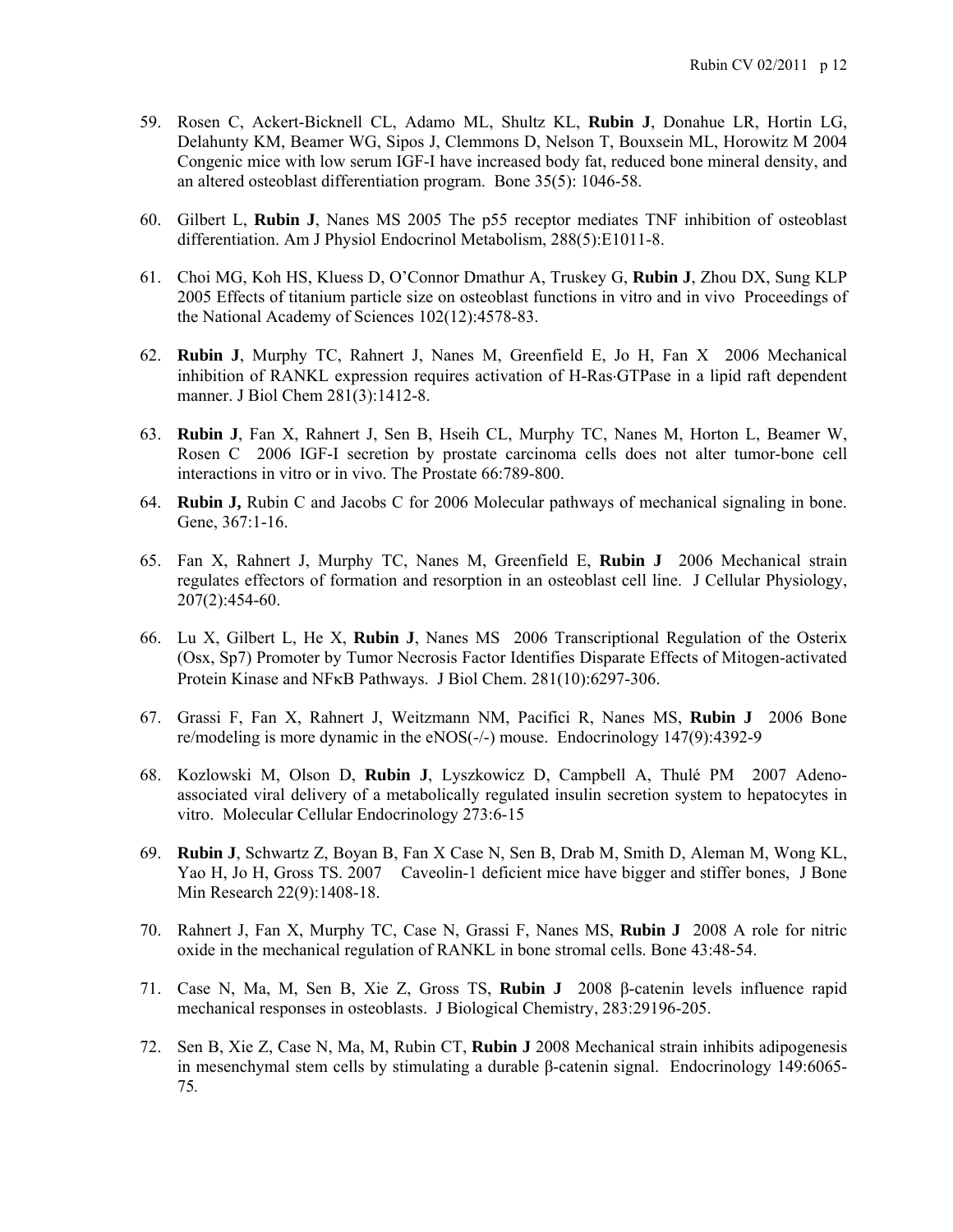- 73. **Rubin J** and Rubin C 2008 Commentary: Functional adaptation to loading of a single bone is neuronally regulated and involves multiple bones. Journal of Bone and Mineral Research 23:1369-1371.
- 74. Luu YK, Pessin JE, Judex S, **Rubin J**, Rubin C 2009 Mechanical signals as a non-invasive means to influence mesenchymal stem cell fate, promoting bone and suppressing the fat phenotype. IBMS BoneKey 6(4):132-149.
- 75. Luu YK, Ozcivici E, Capilla EA, Adler B, Chan E, Shroyer K, **Rubin J**, Judex S, Rubin CT 2009 Development of diet induced fatty liver disease in the aging mouse is attenuated by brief daily exposure to low magnitude mechanical signals International J Obesity, *On line November 2009. in press*
- 76. Ozcivici E, Luu YK, Adler B, Qin Y, **Rubin J,** Judex S, Rubin CT 2010 Mechanical signals as anabolic agents in bone, Nature Reviews in Rheumatology, 6:50-59.
- 77. Sen B, Styner M, Xie Z, Case N, Rubin CT, **Rubin J** 2009 Mechanical loading regulates NFATc1 and  $\beta$ -catenin signaling through a GSK3 $\beta$  control node, J Biological Chemistry, 284:34607-34617.
- 78. Case N, Zou M, Xie Z, Sen B, Styner M, O'Conor C, Horowitz M, **Rubin J** 2010 Mechanical activation of β-catenin regulates phenotype in adult murine marrow-derived mesenchymal stem cells. J Orthop Res. 28(11):1531-8.
- 79. **Rubin J** and Rubin CT 2010 Editorial: Stand UP! J Clin Endocrinol Metabolism 95:2050-2053.
- 80. Case N and **Rubin J** 2010 Prospects: β-catenin a supporting role in the skeleton, J Cell Biochem. 110(3):545-53.
- 81. Styner M, Sen B, Xie Z, Case N, **Rubin J** 2010 Indomethacin promotes adipogenesis from MSC through PG independent mechanisms, J Cell Biochem. 111(4):1042-50.
- 82. Chen Z, **Rubin J**, Tzima E 2010 Role of PCAM-1 in arteriogenesis and specification of preexisting collaterals, Circ Research 107(11):1355-63.
- 83. Sen B, Styner M, Xie Z, Case N, Rubin CT, **Rubin J** 2011Mechanical inhibition of adipogenesis achieved via a regenerated β-catenin signal is amplified by incorporating a refractory period, Journal of Biomechanics, 44(4):593-9, **selected for digital cover.**
- 84. Gourlay ML, Preisser JS, Hammett-Stabler CA, **Rubin J** 2011 Follicle stimulating hormone is less important than weight and race in determining bone density in younger postmenopausal women, Osteoporosis Int 2010 Dec 2, PMID:21125395
- 85. Case N, Xie Z, Sen B, Thomas J, H Jo, **Rubin J** 2011 Fluid shear stress and mechanical strain induce a similar osteogenic gene response via divergent signaling pathways. Calc Tiss Int Mar; 88(3): 189-97.
- 86. Granero-Molto F, Myers TJ, Weis JA, Longobardi L, Li T, Yan Y, Case N, **Rubin J**, Spagnoli A Insulin-like Growth Factor-I Drives Osteogenesis of Mesenchymal Stem Cells and Promotes Healing during Fracture Repair *in press* Stem Cells 2011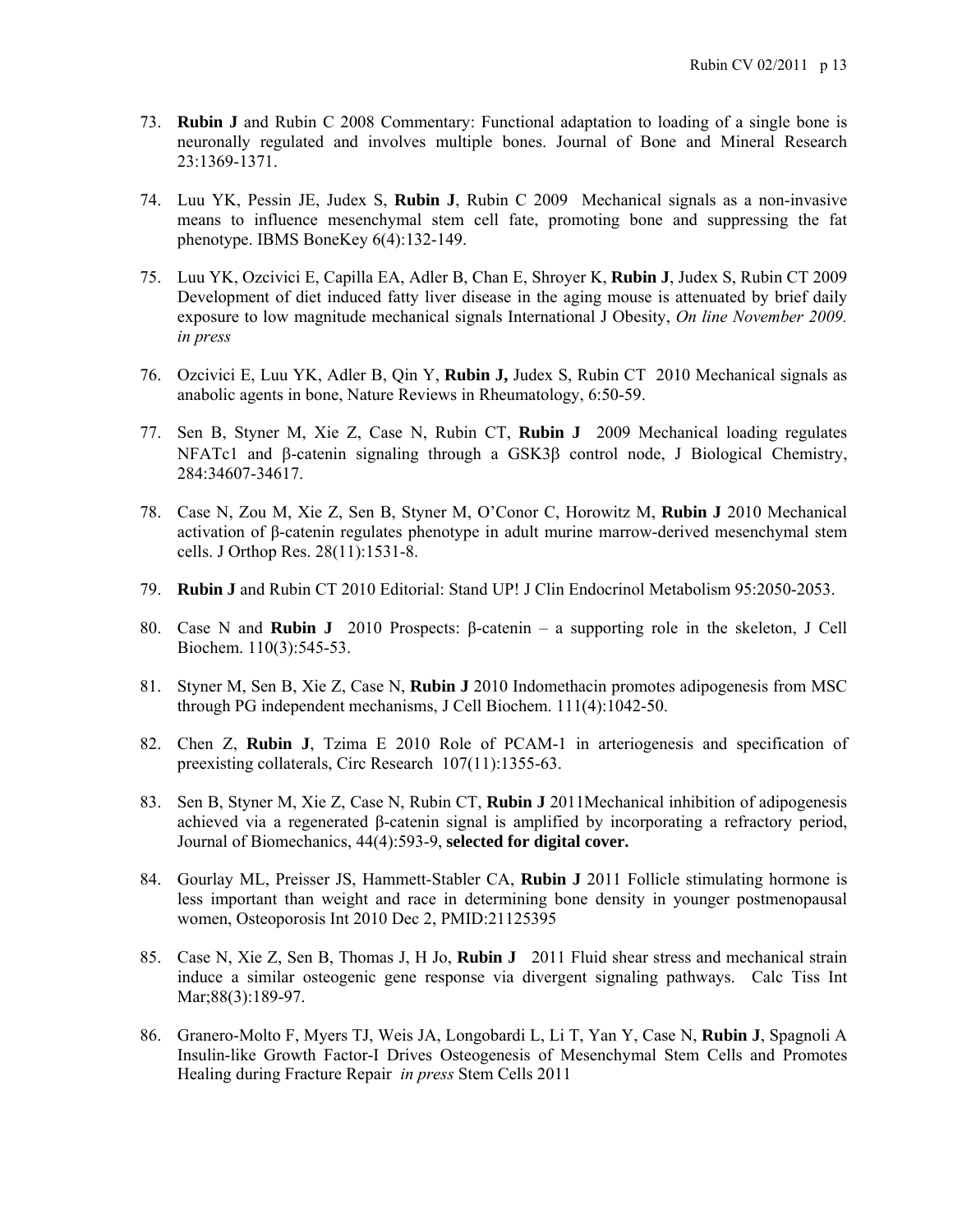- 87. Sen B, Guilluy C, Xie Z, Case N, Styner M, Thomas J, Oguz I, Rubin C, Burridge K, **Rubin J,** Mechanically induced focal adhesion assembly amplifies anti-adipogenic pathways in mesenchymal stem cells *in press* Stem Cell 2011
- 88. Case N, Thomas J, Sen B, Styner M, Xie Z, Galior K**, Rubin J** Mechanical activation of Akt via serine 473 phosphorylation requires mTORC2 in MSC *Revision for JBC*
- 89. Gourlay ML, Specker BL, Li C, Hammett-Stabler CA, Renner JB, **Rubin J** Follicle stimulating hormone is independently associated with lean mass and fat mass but not BMD in younger postmenopausal women *revision for Bone*
- 90. Pagnotti G, Adler BJ, Green DE, Chan ME, Shroyer KR, Beamer WG, Rubin J, Rubin CT Low magnitude mechanical signals mitigate osteopenia without compromising longevity in an aged murine model of spontaneous granulosa cell ovarian cancer *submitted*
- 91. Case N, Thomas J, Sen B, Xie Z, Styner M, Rowe D, **Rubin J** Strain induction of β-catenin limits PPARγ directed transcription, *in preparation*
- 92. Styner M, Gallior K, B Sen, Xie Z, Case N and **Rubin J** Mechanical inhibition of adipogenesis involves β-catenin regulation of C/EBPβ *in preparation*

# *Chapters*

- 93. **Rubin J** and Catherwood BD 1988 "Paget's Disease" in Metabolic Bone Disease, Eds. Manolagas S and Olefsky G; Churchill Livingstone, Inc. p131-150.
- 94. Rubin CT and **Rubin J** 1996 The Biology, Physiology and Morphology of Bone, in the Fifth Edition of the Textbook of Rheumatology. Ed WN Kelley, ED Harris, Shaun Ruddy, CB Sledge. p. 55-75.
- 95. **Rubin J** and Rubin C 1997 Osteoblasts, osteocytes and osteoclasts, Current Opinion in Orthopaedics, Ed WRJ Rennie and JH Herndon, 8:VI:34-42.
- 96. **Rubin J** and Rubin C 1999 Interdependence of genetic and epigenetic factors in determining bone strength, in Osteoporosis: Genetics, Prevention and Treatment, ed JS Adams and B Luckert, Kluwer Academic Publishing, chapter 5, p 57 – 74..
- 97. **Rubin J,** Rubin C, Rubin H 1999 Constraints on the use of experimental paradigms used to model the aging skeleton. In The Aging Skeleton, ed C Rosen, J Glowacki, J Bilezekian, Academic Press, chapter 4.
- 98. Rubin C, **Rubin J** 1999 Biomechanics of Bone. Fourth Edition of Primer on Metabolic Bone Diseases and Disorders of Mineral Metabolism, chapter 5.
- 99. Rubin CT and **Rubin J** 1999 The Biology, Physiology and Morphology of Bone, in the Sixth Edition of the Textbook of Rheumatology. Ed WN Kelley, ED Harris, Shaun Ruddy, CB Sledge. Chapter 110
- 100. Rubin D, Alikhani M, **Rubin J** 2001 Comparative Skeletal Structure in the Encyclopedia of Life Sciences, Nature Publishing Group, Embryonic ELS at www.els.net
- 101. Sommerfeldt D, Hadjiargyrou M, Rubin J, Rubin, C 2002 Implications of recent advances in the Biology and Physiology of Bone, Chapter 1, pp.1-17 in: Vertebral Osteoporotic Compression Fractures, Lippincott Williams & Wilkins, P, USA. Eds: M. Szpalski, R. Gunzburg.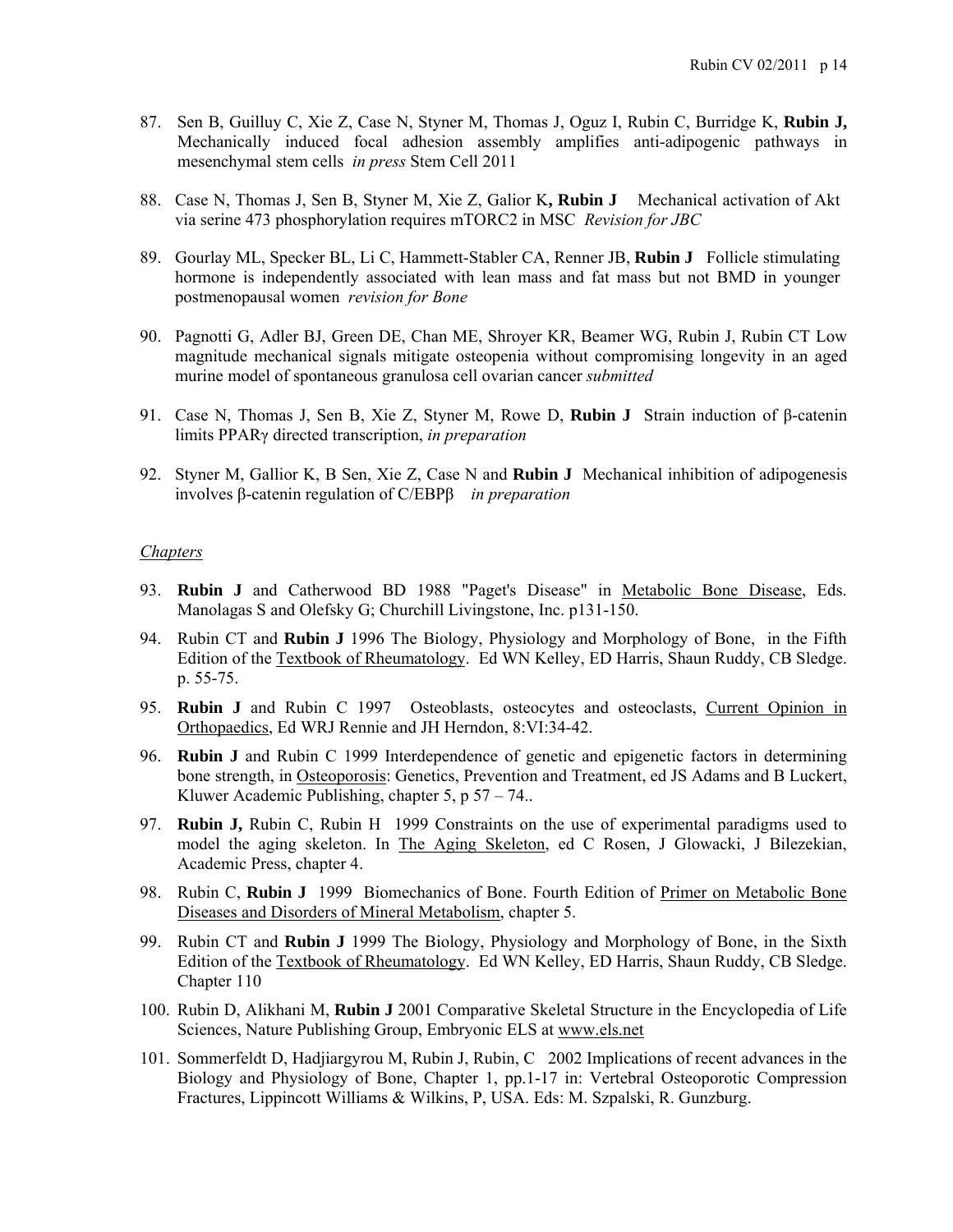- 102. **Rubin J** 2003 Regulation of Skeletal Remodeling by Biomechanical Input; Osteoporosis International, Sept 14, Suppl 5:43-5.
- 103. Rubin CT and **Rubin J** 2004 The Biology, Physiology and Morphology of Bone, in the Seventh Edition of the Textbook of Rheumatology. Ed WN Kelley, ED Harris, Shaun Ruddy, CB Sledge. Chapter 110, p 1449-1471.
- 104. **Rubin J** and Fan X 2005 Mechanical signals repress osteoclast formation in vitro. Invited chapter for AAOS/NIH: Physical Regulation of Skeletal Repair. *published*
- 105. **Rubin J** and Greenfield E. 2005 Osteoclasts: Origin and Differentiation. Bone Resorption, Volume II of Springer-Verlag's Bone Biology Series, Chapter 1.
- 106. **Rubin J** and Nanes MS 2005 Clinical Disorders associated with alterations in bone resorption. Bone Resorption, Volume II of Springer-Verlag's Bone Biology Series, Chapter 7.
- 107. Rubin C, **Rubin J** 2006 Biomechanics and Mechanobiology of Bone. Sixth Edition of Primer on Metabolic Bone Diseases and Disorders of Mineral Metabolism, Chapter 6, p36-42.
- 108. **Rubin J** and Rubin CT 2007 The Biology, Physiology and Morphology of Bone, in the Seventh Edition of the Textbook of Rheumatology. Ed WN Kelley, ED Harris, Shaun Ruddy, CB Sledge. Chapter 4, *invited for Eighth Edition, in press*.
- 109. Rubin CT, Judex S, **Rubin J** and Qin Y 2007 Inhibition of osteoporosis by biophysical intervention, in the Second Edition of Osteoporosis. Ed R Marcus, Chapter 18*.*
- 110. Judex S, **Rubin J**, Rubin CT 2008 Mechanisms of Exercise Effects on Bone Quantity and Quality, in the Second Edition of Principles of Bone Biology. Ed J Bilezekian, L Raiscz, TJ Martin, Chapter 85*.*
- 111. Judex S, **Rubin J**, Rubin C 2008 Exercise and the Prevention of Osteoporosis. Seventh Edition of Primer on Metabolic Bone Diseases and Disorders of Mineral Metabolism, p 277-231
- 112. Case N, **Rubin J** 2011 Mechanical control of bone remodeling. Mechanobiology Handbook, CRC Press, editor Nagatomi J, *in press*

### *Books*

Co-editor with C Farach-Carson of Bone Resorption, Volume II of Springer-Verlag's Bone Biology Series; published2005.

### *2004-2011 Abstracts*

- **Rubin J**, Murphy TC, Rahnert J, Nanes MS, Fan X Specific activation of the H-Ras isoform is required for mechanical strain inhibition of RANKL. ASBMR 2004
- Lu X, He X, **Rubin J**, Nanes MS Tumor necrosis factor inhibition of the osterix promoter. ASBMR 2004
- Fan X, Roy EM, Murphy TC, Nanes MS, Kim S, Pike J, **Rubin J** Regulation of RANKL promoter activity is associated with histone remodeling in murine bone stromal cells. ASBMR 2004.
- **Rubin J**, Schwartz Z, Wong K, Wang L, Drab M, Smith D, Jo H, Boyan BD, Gross TS Caveolin-1 deficient mice have bigger bones. ASBMR 2005
- **Rubin J**, Murphy TC, Rahnert J, Nanes MS, Greenfield EM, Jo H, Fan X Mechanical inhibition of RANKL expression is regulated by H-Ras-GTPase in a lipid raft dependent manner. ASBMR 2005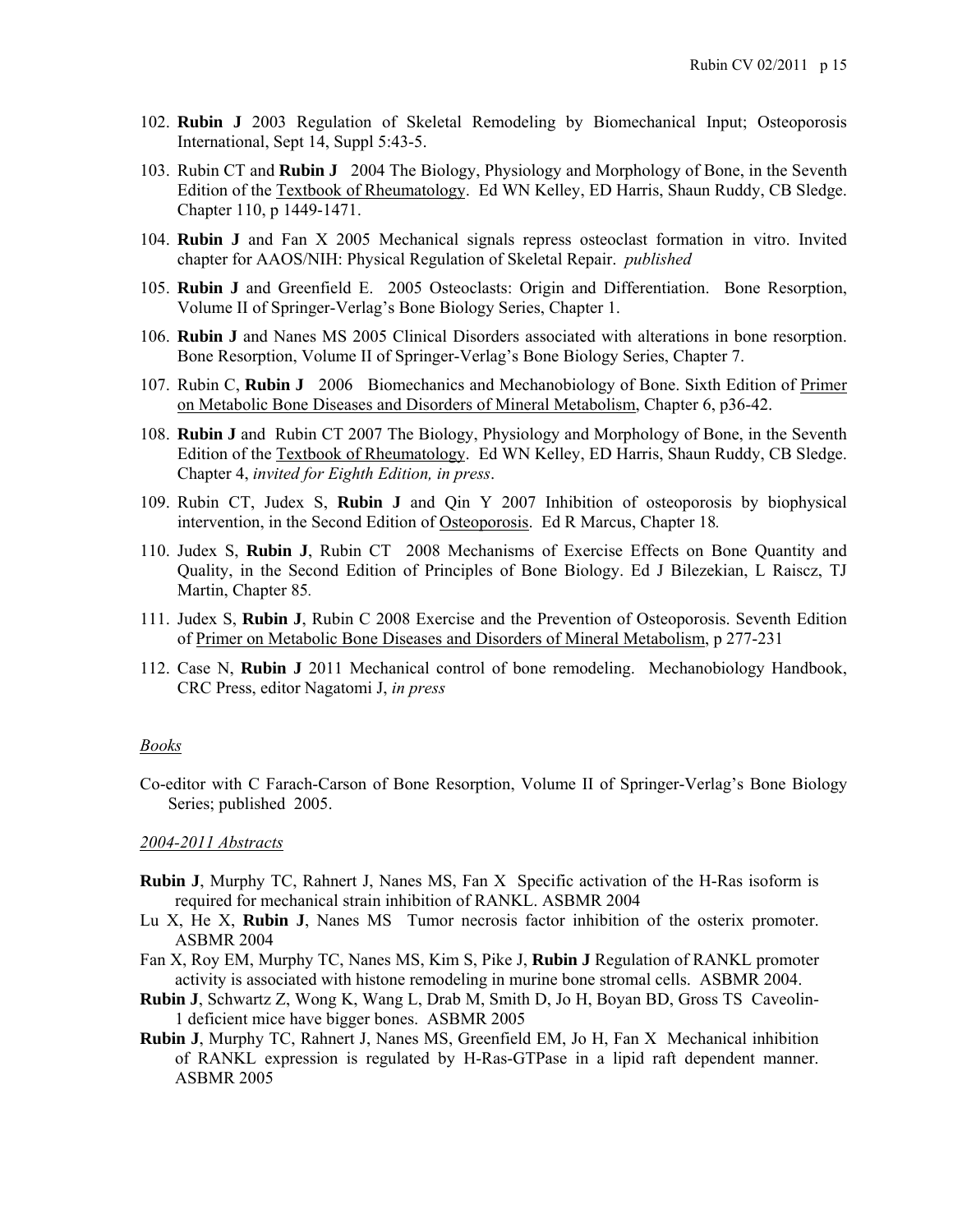- Fan X, Rahnert JA, Murphy TC, Nanes MS, Greenfield EM, **Rubin J** Mechanical strain regulates effectors of both formation and resorption in an immortalized osteoblast cell line. ASBMR 2005
- Yao H, Schwartz Z, Jo H, **Rubin J**, Guldberg RE, Wong K, Wang L, Boyan BD Caveolin-1 Deficient Mice Exhibit Sex Dependent Changes in Bone Phenotype: Micro-CT and Biomechanical Analysis. ASBMR 2005
- Lu X, Gilbert LC, **Rubin J**, Nanes MS Canonical Wnt signaling is inhibited by tumor necrosis factor- $\alpha$ . ASBMR 2005
- Gilbert LC, Lu X, **Rubin J**, Nanes MS Inhibition of osteoblast differentiation by TNF requires MAPK ASBMR 2005
- Fan X, Rahnert J, Murphy TC, Case N, Grassi F, Nanes MS, **Rubin J** A Role for Nitric Oxide in the Mechanical Regulation of RANKL in Bone Stromal Cells ASBMR 2006 Podium presentation
- Gross TS, Threet D, Poliachik SL, Fan X, Case N, Santos E, **Rubin J** H-Ras Is Required for the Full Response of Bone to Mechanical Loading. ASBMR 2006 Podium presentation
- N Case, J Rahnert, X Fan, T Gross, H Jo, **Rubin J** Mechanical Strain Does Not Require Caveolar Lipid Rafts to Regulate Bone Remodeling Effector Genes. ASBMR 2006
- N Case, Z Xie, B Sen, M Ma, H Jo, **J Rubin** Fluid Shear Stress and Mechanical Strain Induce a Similar Osteogenic Gene Response via Divergent Signaling Pathways. ASBMR 2007
- M Ma, B Sen, N Case, Z Xie, H Jo, T Gross, **J Rubin**. Mechanical activation of  $\beta$ -catenin is enhanced after caveolin-1 knock-down. ASBMR 2007
- Case N, Ma, M, Sen B, Xie Z, Gross TS, **Rubin J** Mechanical loading of bone cells activates βcatenin through GSK3β inactivation. Platform presentation at the ASBMR, Montreal September 2008
- Sen B, Xie Z, Case N, Ma, M, Rubin CT, **Rubin J** 2008 Mechanical strain prevents adipogenesis in mesenchymal stem cells by stimulating a durable β-catenin signal. presentation at the ASBMR, Montreal September 2008
- **Rubin J**, Sen B, Xie Z, Case N, Styner M, C Rubin C Exposure to extremely low magnitude mechanical signals reduces MSC adipogenesis and promotes osteoblastogenesis in vitro. ASBMR, Denver September 2009
- Sen B, Styner M, Xie Z, Case N, **J Rubin** Mechanical loading regulates NFATc1 and  $\beta$ -catenin signaling through a GSK3 $\beta$  control node. ASBMR, Denver September 2009
- Gourlay M, Preisser J, Hammett-Stabler C, **Rubin J** FSH correlates with estradiol but is not associated with pQCT measures in younger postmenopausal women. ASBMR, Denver September 2009
- Styner M, Sen B, Zou M, Xie Z, Case N, **Rubin J** Inhibitors of cyclooxygenase-2 enhance adipogenesis in mesenchymal stem cells via multiple mechanisms. ASBMR, Denver September 2009
- Case N, Sen B, Zou M, Xie Z, O'Conner C, Horowitz M, **Rubin J** Adult MSC respond to mechanical force with an anti-adipogenic and pro-osteoblastic program. ASBMR, Denver September 2009
- Buer Sen, Zhihui Xie, Natasha Case, Maya Styner, Clinton Rubin and **J Rubin** Mechanical inhibition of adipogenesis achieved via a regenerated β-catenin signal is amplified by incorporating a refractory period. ASBMR, Toronto October 2010
- JA Thomas, N Case, M Styner, B Sen, Z Xie, and **J Rubin** Integrin-linked Kinase Contributes to Mechanical Regulation of GSK3β in Mesenchymal Stem Cells. ASBMR, Toronto October 2010
- M Styner, N Case, B Sen, JA Thomas, Z Xie, and **J Rubin** Attenuation of Adipogenesis by Mechanical Strain Involves Downregulation of C/EBPβ ASBMR, Toronto October 2010
- Case N, Thomas J, Sen B, Xie X, Styner M, **Rubin J** Mechanical Regulation of GSK3β in MSC is Dependent on Akt Activation via Rictor/mTORC2. ASBMR, San Diego October 2011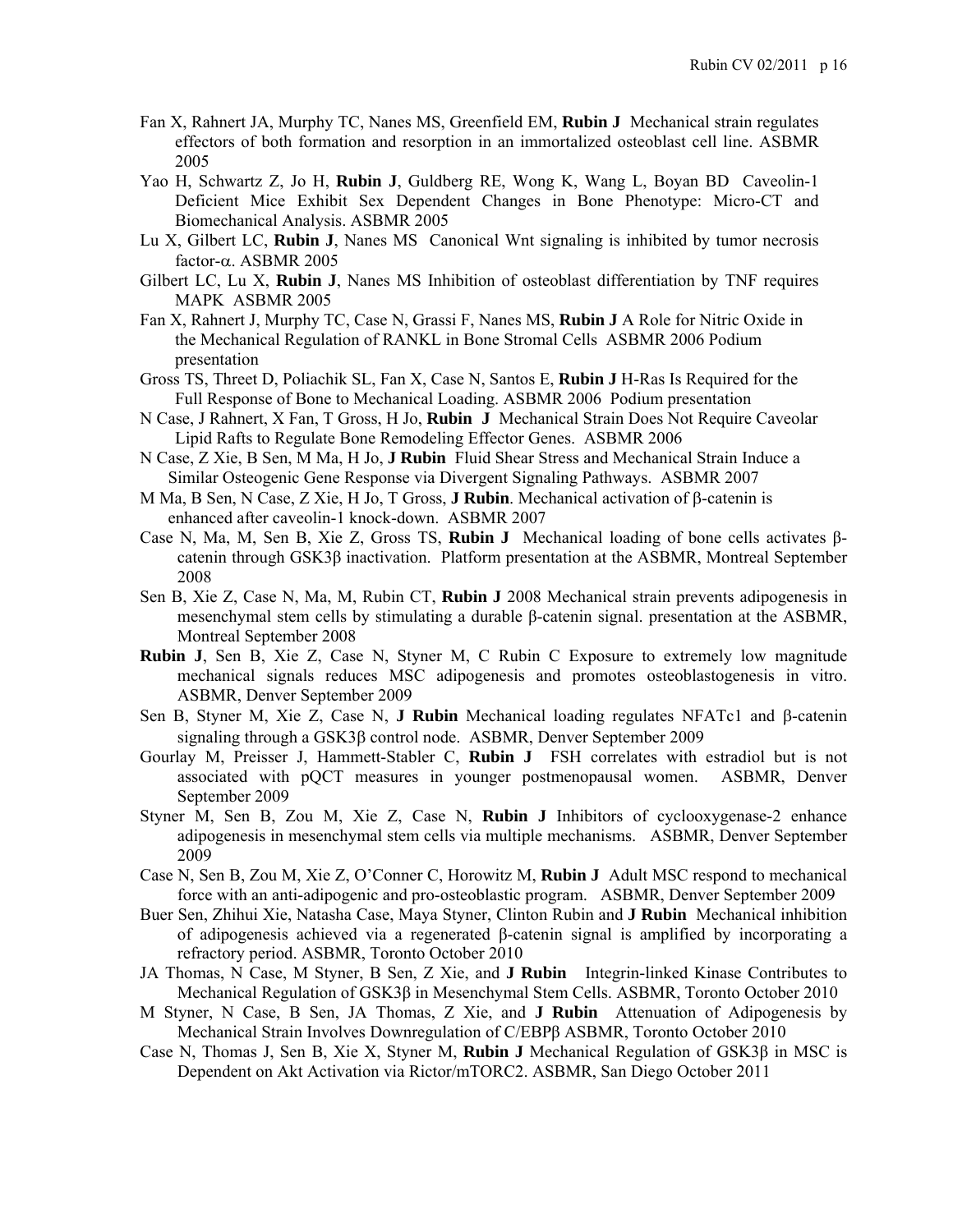- Gourlay M, Li C, Hammett-Stabler C, Renner J, **Rubin J** FSH is associated with lean mass and fat mass but not with BMD in younger postmenopausal women. ASBMR, San Diego October 2011
- Chen X, Hausman B, **Rubin J**, Zhou G, Murakami S, Luo G, Greenfield EM The Protein Kinase Inhibitor (PKI) Gene Family Decreases Osteoblast Differentiation by Terminating Protein Kinase A (PKA) Signaling. ASBMR, San Diego October 2011
- Sen B, Guilluy C, Xie Z, Case N, Styner M, Thomas J, Oguz I, Rubin C, Burridge K, **Rubin J** Mechanical induction of focal adhesion assembly in MSC amplifies anti-adipogenic signaling pathways. ASBMR, San Diego October 2011
- Styner M, Galior K, Case N, Sen B, Xie Z, **Rubin J** Resistance to ER Stress Is Improved via Mechanical Input in MSC. ASBMR, San Diego October 2011

# *Invited lectures 1997 -*

| Advances in Bioengineering, San Diego, October 1997<br>"Biophysical inhibition of osteoclast recruitment" |
|-----------------------------------------------------------------------------------------------------------|
| Third World Congress in Biomechanics, Sapporo Japan, August 5, 1998                                       |
| "Strain decreases osteoclast recruitment & bone expression of osteoclastogenic proteins in vitro"         |
| Osteoporosis CME at Swiss Hotel, December 3, 1998                                                         |
| "Non-hormonal Causes of Osteoporosis"                                                                     |
| "Calcitonin, Vitamin D and Exercise as Treatments for Osteoporosis"                                       |
| Cardiology Grand Rounds at Emory, November 20, 1998                                                       |
| "Mechanical Regulation of Bone Resorption"                                                                |
| Renal Grand Rounds at Emory, January 19, 1999                                                             |
| "Control of Bone Resorption"                                                                              |
| NASA Investigator Program at Morehouse, March 10, 1999                                                    |
| "Control of Bone Resorption"                                                                              |
| BMES/EMBS Joint meeting, October 13-16, 1999                                                              |
| "Strain reduces osteoclast recruitment by targeting gene expression"                                      |
| First Annual Lectureship of the Yale Musculoskeletal Core, New Haven, March 30 2000                       |
| "Role of MCSF in osteoclastogenesis"                                                                      |
| Emory University Board Review Course July 11 2000                                                         |
| "Calcium Metabolism"                                                                                      |
| Emory University, Crawford Long Hospital Grand Rounds August 11 2000                                      |
| "Regulation of bone resorption: Osteoclastogenesis"                                                       |
| American Society of Bone and Mineral Research, Toronto, September 22 2000:                                |
| Mechanical Signaling Symposium                                                                            |
| "Cellular response to mechanical signals"                                                                 |
| University of Maine, Department of Nutrition, January 24, 2001                                            |
| "Osteoclastogenesis"                                                                                      |
| Maine Osteoporosis Society January 26 2001                                                                |
| "The structurally sufficient skeleton"                                                                    |
| Joint BMES/EMBS meeting, Orlando, February 3 2001                                                         |
| "Biomechanical control of bone gene expression"                                                           |
| Emory University, Resident Conference, April 27 2001                                                      |
| "Exercise and the Skeleton"                                                                               |
| Columbus Hospital (Day with Emory) May 14 2001                                                            |
| "Structurally Sufficient Skeleton" (Grand Rounds)                                                         |
| "Osteoclastogenesis 2001" (Noon Hospital Conference)                                                      |
| Endocrinology Division Research Conference July 5 2001                                                    |
| "Mechanical control of osteoclast recruitment"                                                            |
|                                                                                                           |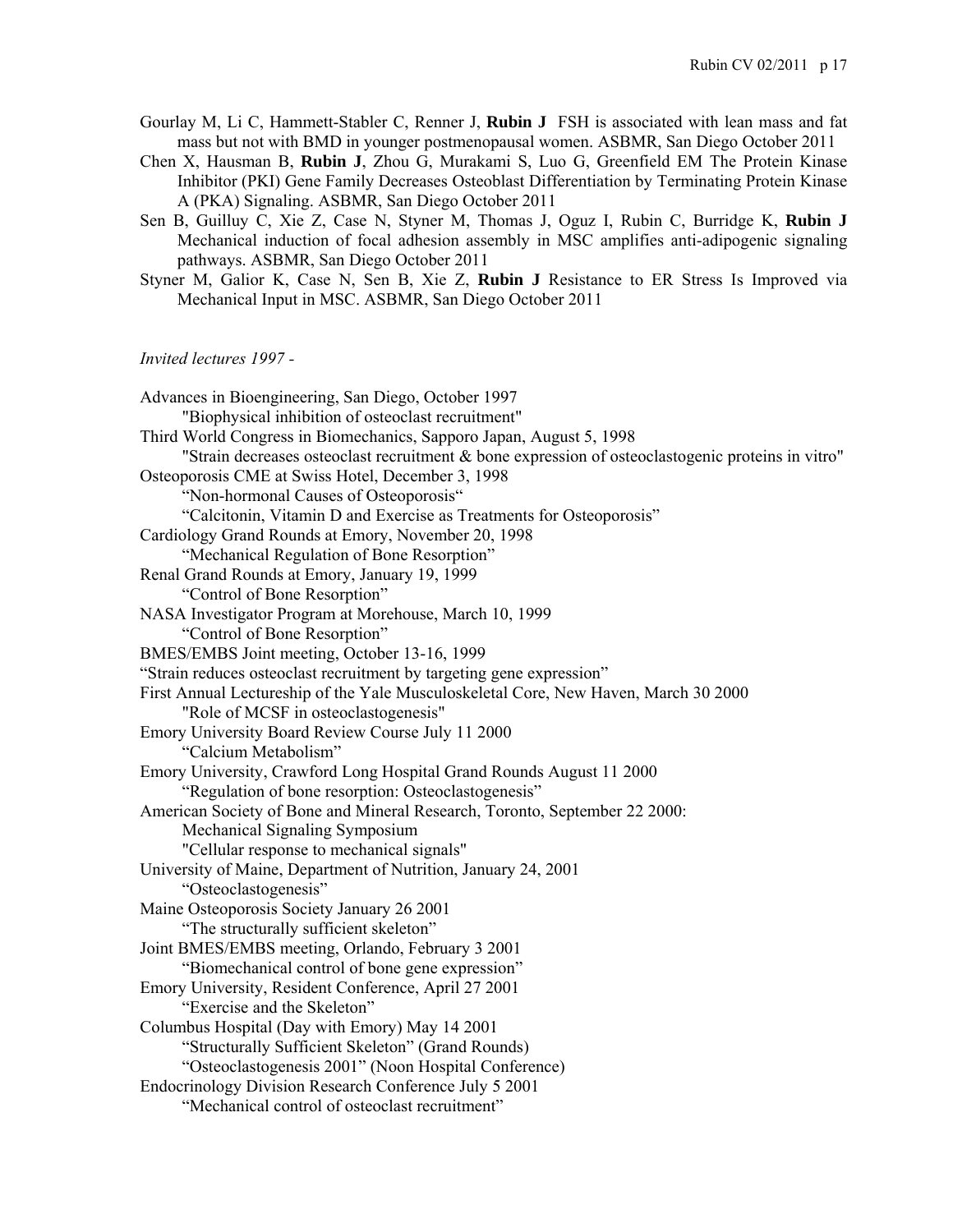| VA/Atlanta Department of Medicine: Residents Conference July 16 2001                                      |
|-----------------------------------------------------------------------------------------------------------|
| "Hyper and hypocalcemia"                                                                                  |
| Georgia Tech Bioengineering Program Seminar, September 13 2001<br>"Mechanical control of bone remodeling" |
| Emory University, Molecular Endocrinology Seminar September 17 2001<br>"Glucocorticoids"                  |
| Advances in Osteoporosis, Emory University CME, Atlanta Marriott, December 1 2001                         |
| "Exercise effects on the skeleton"                                                                        |
| University of Michigan, Orthopaedics and Bone Related Research, September 30, 2002                        |
| "Biomechanical regulation of gene expression in the skeleton"                                             |
| Emory University Department of Medicine Grand Rounds, January 28 2003                                     |
| "Engineering a structurally sufficient skeleton"                                                          |
| Emory University Microchemical Facility and Associates, February 3 2003                                   |
| "RNA silencing technology: A beginner's primer"                                                           |
| Greater Atlanta Hadassah, 2 <sup>nd</sup> Annual "Chai" Tea March 23 2003                                 |
| "Gene Therapy"                                                                                            |
| Advances in Osteoporosis and Bone Densitometry, April 26, 2003, Swissotel Atlanta                         |
| "Exercise, physical forces and bone" & "PTH for anabolic therapy of osteoporosis"                         |
| Emory University Internal Medicine Review Course, Westin Atlanta, July 2003                               |
| "Hyper and hypocalcemia"                                                                                  |
| AAOS/NIH Workshop on "Physical Regulation of Skeletal Repair", September 4-6, 2003, Wye River             |
| Institute, Maryland                                                                                       |
| "Coordinate mechanical regulation of eNOS and RANKL"                                                      |
| American Society of Bone and Mineral Research: Molecular Biology Workshop, September 20 2003,             |
| Minneapolis MN                                                                                            |
| "Biomechanical control of osteoclast formation"                                                           |
| Endocrinology Division Research Conference October 29 2003                                                |
| "Turning mechanical information into clinical signals"                                                    |
| AAOS/NIH Workshop, April 22-25, 2004 Maryland                                                             |
| "How does gender affect the biomechanical response of the skeleton?"                                      |
| Emory University Primary Care Grand Rounds, May 12 2004                                                   |
| "What is gene therapy?"                                                                                   |
| Emory University Gene Therapy Group, June 18, 2004                                                        |
| "Understanding lipid rafts"                                                                               |
| Emory University Internal Medicine Review Course, Westin Atlanta, July 14 2004                            |
| "Hyper and hypocalcemia"                                                                                  |
| New York City Mineralized Tissue Seminar, City University of New York, Nov 16 2004                        |
| "Turning mechanical signals into biological effects"                                                      |
| New York University: Stony Brook, Department of Bioengineering, Stony Brook Nov 17 2004                   |
| "Mechanical input: the cell responds"                                                                     |
| 10 <sup>th</sup> Annual Maine State Symposium on Osteoporosis, Sugarloaf Maine, January 30 2005           |
| "Diseases of Bone Resorption: Osteoclasts Gone Wild"                                                      |
| Stanford University: Seminar in the Musculoskeletal Center at Stanford VA, Feb 29, 2005                   |
| "Biomechanical signaling in osteoblasts"                                                                  |
| University of Washington: Urology Division, March 9, 2005                                                 |
| "Becoming an osteoclast"                                                                                  |
|                                                                                                           |
| Friends of VA Research, AAMC Headquarters, Washington DC, March 17, 2005                                  |
| "Career development in the VA: a personal and global view"                                                |
| Emory University Interdepartmental Endocrine Group Grand Rounds, March 30, 2005                           |
| "Biomechanical signaling in the skeleton"                                                                 |
| University of Michigan, Metabolism-Endocrinology-Diabetes, April 5, 2005                                  |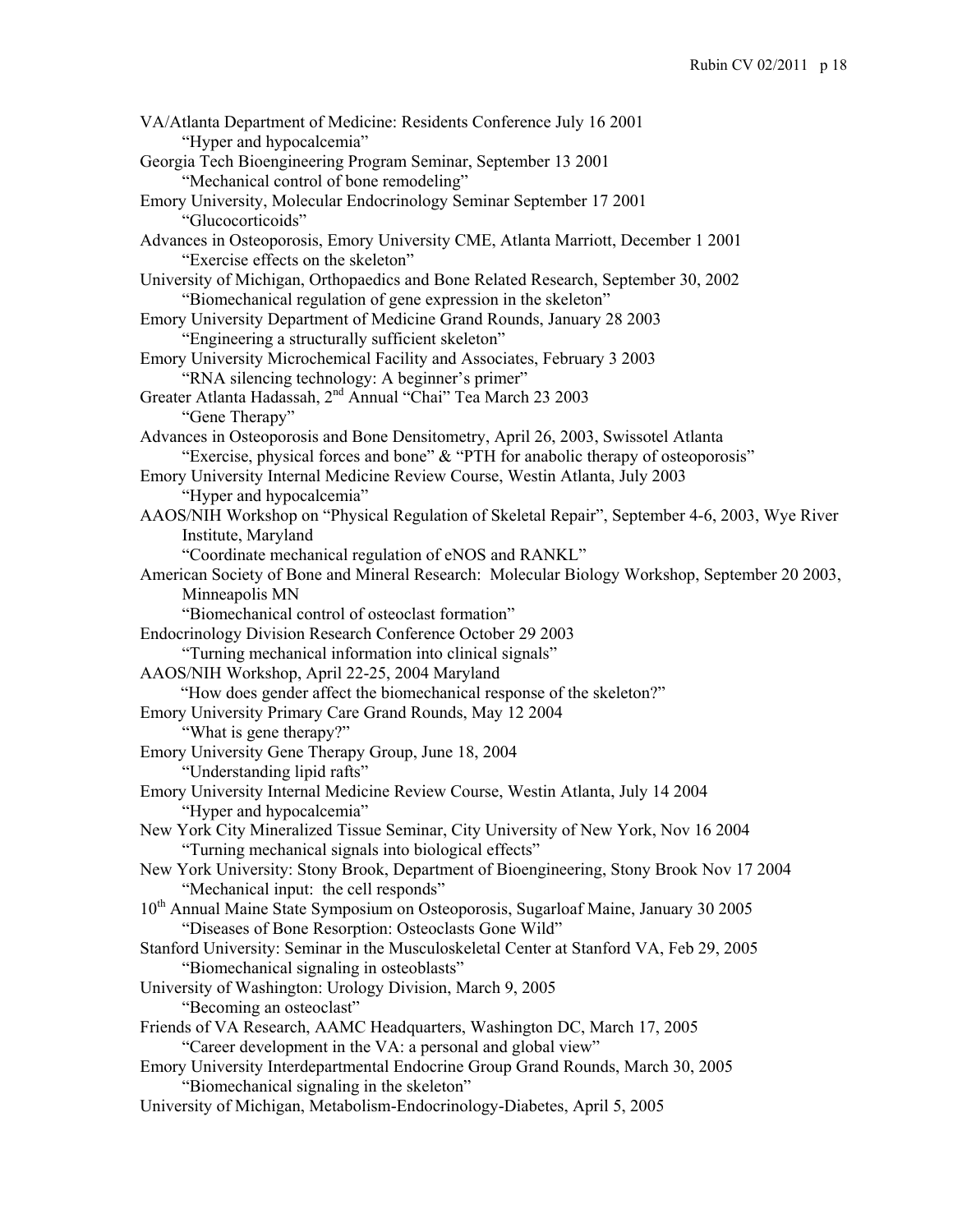"Turning mechanical signals into intracellular events" University of North Carolina, Endocrinology, August 27, 2005 "Translation of the mechanical environment into intracellular signals in the skeleton" University of Delaware, Department of Biological Sciences, October 19, 2005 "Molecular pathways for mechanical signaling in bone" Shearith Israel, Sunday with Patients, December 4, 2005 "Osteoporosis for Patients" American Association of Clinical Endocrinologists, Southeastern Meeting, Feb 19, 2006 "What's new in osteoporosis: Bone Quality" University of Connecticut Health Sciences Center, Endocrine Scholar Feb 14, 2006 "Biomechanical signals in bone cells" University of North Carolina, Department of Biochemistry and Biophysics, May 11, 2006 "Biomechanical signals in bone cells require activation of H-Ras" University of North Carolina, Department of Family Medicine, July 24, 2006 "What's new in osteoporosis: Bone Quality" University of North Carolina, Department of Orthopaedics, August 9, 2006 "New concepts: Bone Quality" University of North Carolina, Department of Pharmacology Seminar, September 26, 2006 "Role of HRas-GTPase in mechanical signaling in bone" Orthopaedics Research Rounds, UNC-CH, October 14, 2006 "Biomechanical signaling in bone" Shelby Hospital, North Carolina AHES lecture series, Dec 3, 2006 "What's new in osteoporosis" Duke University, Department of Medicine, Endocrine Grand Rounds Feb 5 2007 "Bone Quality" Nash Hospital – Rocky Mount, North Carolina AHES lecture series, Feb 21, 2006 "What's new in osteoporosis" University of North Carolina, Endocrinology Division, February 22, 2007 "Mechanical control of bone remodeling" University of North Carolina, Department of Medicine, Division of Geriatrics, March 9, 2007 "What's new in osteoporosis" University of North Carolina, Department of Medicine, Grand Rounds, April 5, 2007 "Bone Quality: how to make an old topic (osteoporosis) new" University of Alabama @ Birmingham, Bone Center Scholar May 17, 2007 "Mechanical induction of a pro-anabolic, anti-catabolic state in bone" University of North Carolina, Endocrinology Division, September 27, 2007 "Using the transgenic mouse to understand bone remodeling" Maine Osteoporosis Conference, Sugarloaf, Maine, January 2008 "Mechanical activation of canonical  $\beta$ -catenin signaling: effects in bone" University of North Carolina, Holderness Distinguished Scholars Seminar, Feb 7 2008 Osteonecrosis of the Jaw – Is it a real threat with bisphosphonates? University of North Carolina, Medicine Grand Rounds, April 17, 2008 "New paradigms in osteoporosis" University of North Carolina, Nephrology Grand Rounds, June 18, 2008 "A Bone remodeling potpourri" University of North Carolina, Endocrine Pathophysiology. July 24, 2008 "Bone structure" University of North Carolina, MD/PhD Weekend Retreat, August 9, 2008 "Combining work and life" Duke University Osteoarthritis PPG, Seminar series